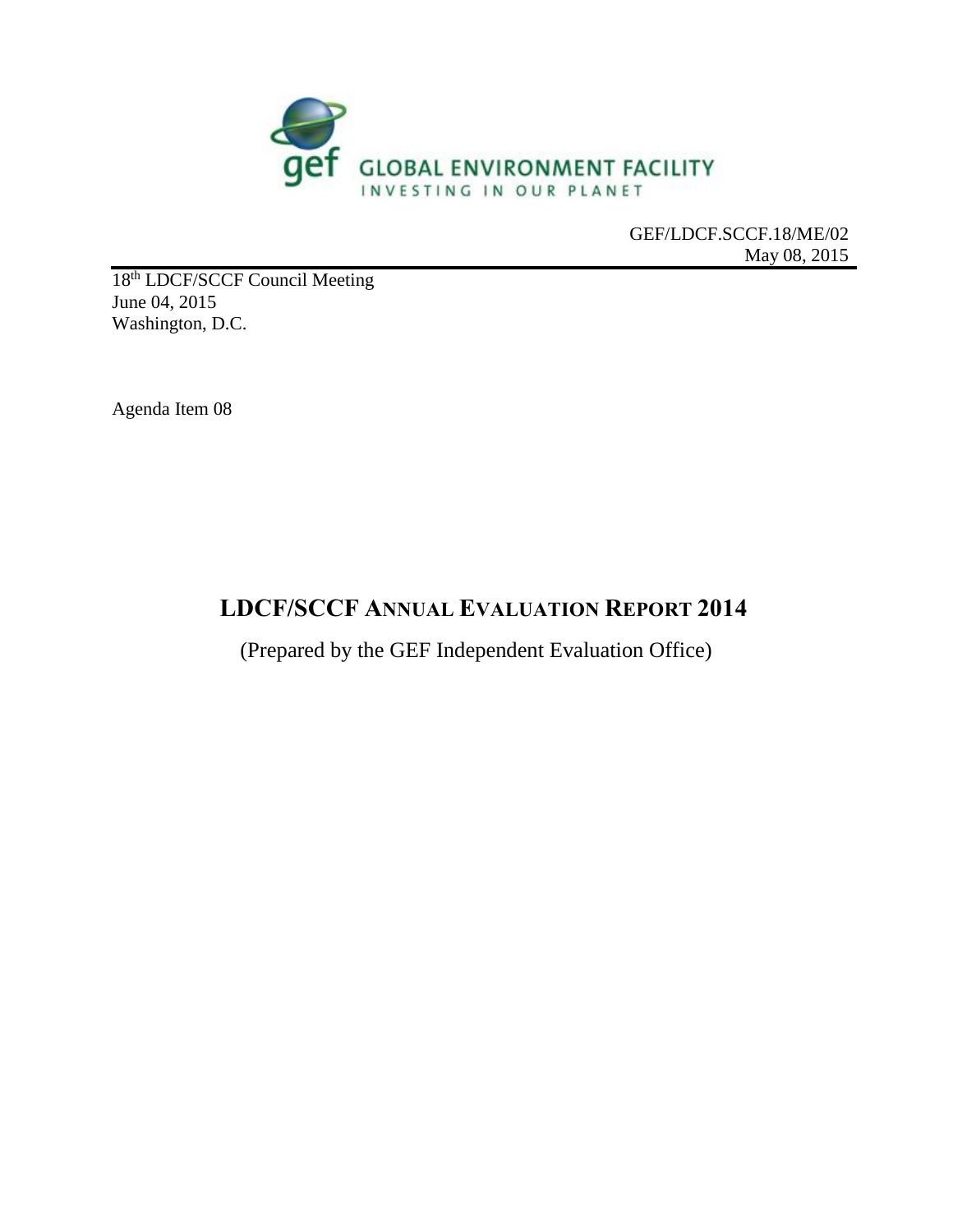# **Recommended Council Decision**

The Council, having considered document GEF/LDCF.SCCF/18/ME/02, "*LDCF/SCCF Annual Evaluation Report 2014"* welcomes the report and notes the information on the progress of the LDCF and SCCF. The Council requests the GEF Independent Evaluation Office to develop the AER as the portfolios mature to become a robust source of information and a tool for decision making.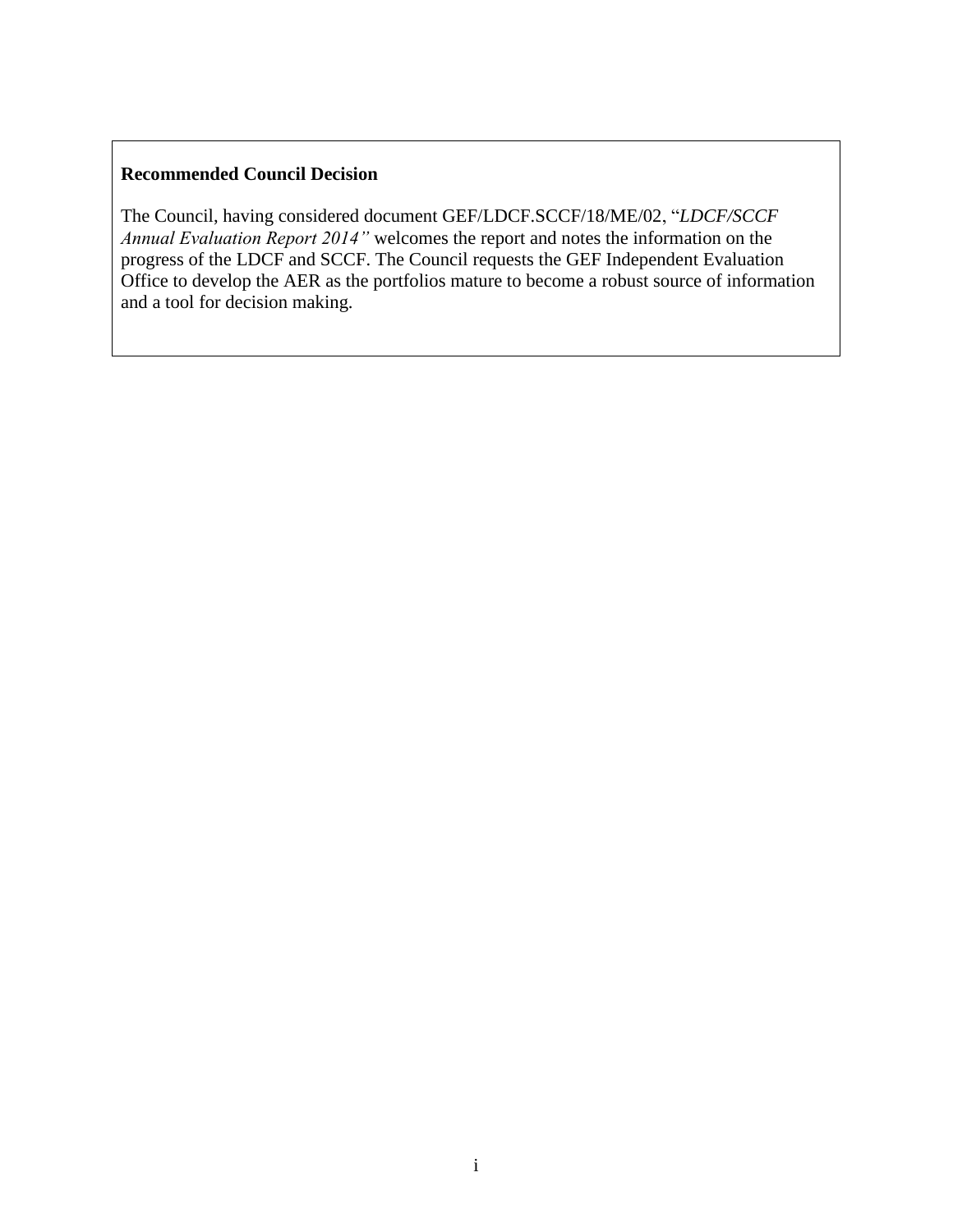### **EXECUTIVE SUMMARY**

1. This second LDCF/SCCF Annual Evaluation Report (AER), prepared by the Independent Evaluation Office (IEO), presents an assessment of eight completed LDCF/SCCF projects for which the terminal evaluations (TEs) were submitted during the FY14. This year's AER looks, for the first time, at gender considerations in completed projects and presents a synthesis of lessons learned from completed projects. The gender assessments and synthesized lessons are based on the thirteen LDCF/SCCF projects for which TEs were submitted in FY 2013-2014.

2. All of the FY14 LDCF/SCCF projects had outcome ratings in the satisfactory range. One notable theme common to all projects is a focus on climate information, knowledge and awareness, either through capacity development activities, demonstration projects or pilot sites, small grants for demonstration activities, and/or the strengthening of systems involved in climate information provision. Seven of the eight projects received sustainability ratings in the likely range. All five LDCF projects have clear linkages with and are inspired by their respective country's National Adaptation Plan of Action (NAPA), either through identified key adaptation needs, project priority areas, or sectors most at risk as identified in the countries' NAPA documents.

3. An assessment of project monitoring and evaluation performance and an identification of innovative approaches are further discussed in the report. Most of the lessons learned synthesized in this report do not relate to the innovative approaches identified, but to standard good practice elements in project management, communication and stakeholder involvement, and monitoring and evaluation (M&E).

4. The focus of the gender assessment was on three gender considerations, being 1) gender disaggregation of output and outcome indicator data, 2) explicit gender considerations in the description of the project activities, and 3) the existence of an overarching women inclusion, empowerment and/or gender mainstreaming strategy or approach. Making gender-positive outcomes intentional by developing integrated and holistic gender empowerment approaches as part of the gender mainstreaming strategy formulated at the project's onset does seem to provide better results compared to only focusing on gender disaggregated indicator data. There possibly is more gender relevant analysis and strategizing taking place than is being reported in the project documents, and consequently these largely undocumented efforts do not receive targeted attention in the mid-term reviews and TEs.

5. The report also contains the management action record on the level of adoption of the LDCF/SCCF Council decision on recommendations of the SCCF evaluation. The decision has three components, of which one on increasing the visibility of LDCF/SCCF has been verified as substantial and will continue to be tracked.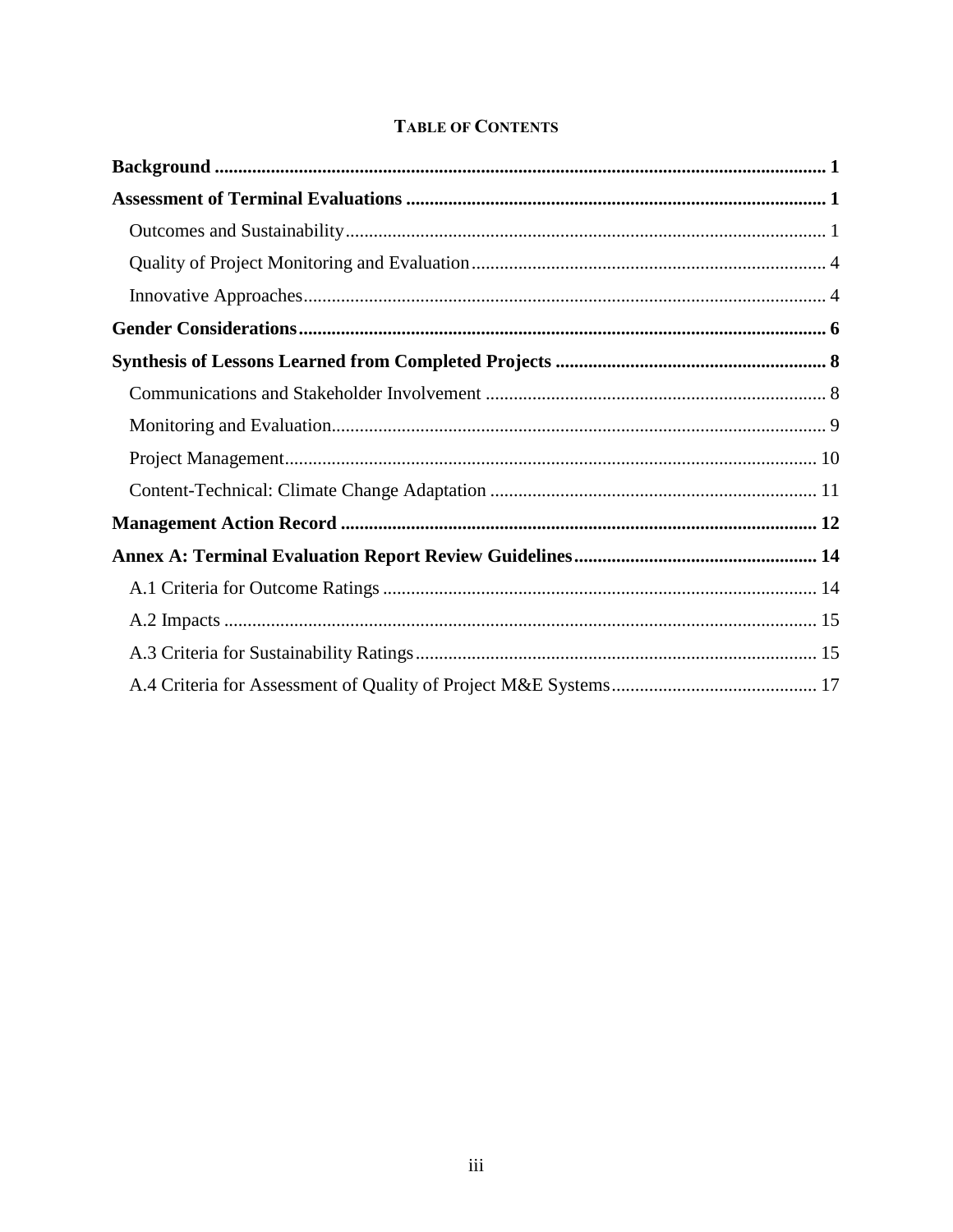#### <span id="page-4-0"></span>**BACKGROUND**

1. This document is the second LDCF/SCCF Annual Evaluation Report (AER) that the GEF Independent Evaluation Office (IEO) has prepared. The report presents an assessment of project outcomes and sustainability, quality of project monitoring, and innovative approaches of completed projects. For this assessment, eight projects were considered for which terminal evaluations (TEs) were submitted by GEF Agencies to the IEO in FY14. This year's AER looks, for the first time, at gender considerations in completed projects and presents a synthesis of lessons learned from completed projects. The gender assessments and synthesized lessons are based on the 13 LDCF/SCCF projects completed so far (projects for which TEs were submitted in FY14 and FY13). The AER also reports on the follow up on the implementation of the LDCF/SCCF Council decision on recommendations of the SCCF Evaluation in the management action record (MAR).

#### <span id="page-4-1"></span>**ASSESSMENT OF TERMINAL EVALUATIONS**

2. This is the second year that completed LDCF/SCCF projects are reported on in the GEF Annual Performance Report (APR). In the APR 2014 cohort of TEs there are three completed projects that received funding from the Special Climate Change Fund (SCCF) and five completed projects that received funding from the Least Developed Countries Fund (LDCF). These projects account for \$13.3 million in LDCF funding and \$6.8 million in SCCF funding. Reporting on project outcomes and sustainability, quality of project monitoring, and innovative approaches are based on analysis of the ratings and information provided in TEs that have been first reviewed by the GEF IEO and/or the evaluation offices of GEF partner Agencies.<sup>1</sup>

#### <span id="page-4-2"></span>**Outcomes and Sustainability**

 $\overline{a}$ 

3. Table 1 provides summary information and ratings for the eight completed LDCF/SCCF projects of the AER 2014 cohort. Given the small number of completed projects to date, these projects are not representative of the full range of objectives and approaches of the two funds.

4. Four national projects (GEF IDs 3265; 3319; 3404; 3581) focused on freshwater availability and management linked to agriculture and/or food security. Three national projects focused on the adaptive capacity of vulnerable communities targeting the agro-pastoral sector (GEF ID 3155), the agro-forest-pastoral sector (GEF ID 3684), and coastal communities (GEF ID 3299) respectively. Coastal communities were also the target population of one national project (GEF ID 3358), with the main focus being on the provision of climate risk and early warning information towards the agriculture and health sectors.

5. All of the eight completed projects had outcome ratings in the satisfactory range; four being rated moderately satisfactory (GEF IDs 3155; 3299; 3358; 3581) and four being rated satisfactory (GEF IDs 3265; 3319; 3404; 3684). One notable theme common to all projects is a focus on climate information, knowledge and awareness, either through capacity development

<sup>1</sup> For details on the procedure for GEF IEO review of terminal evaluations and rating scales, please see annex A.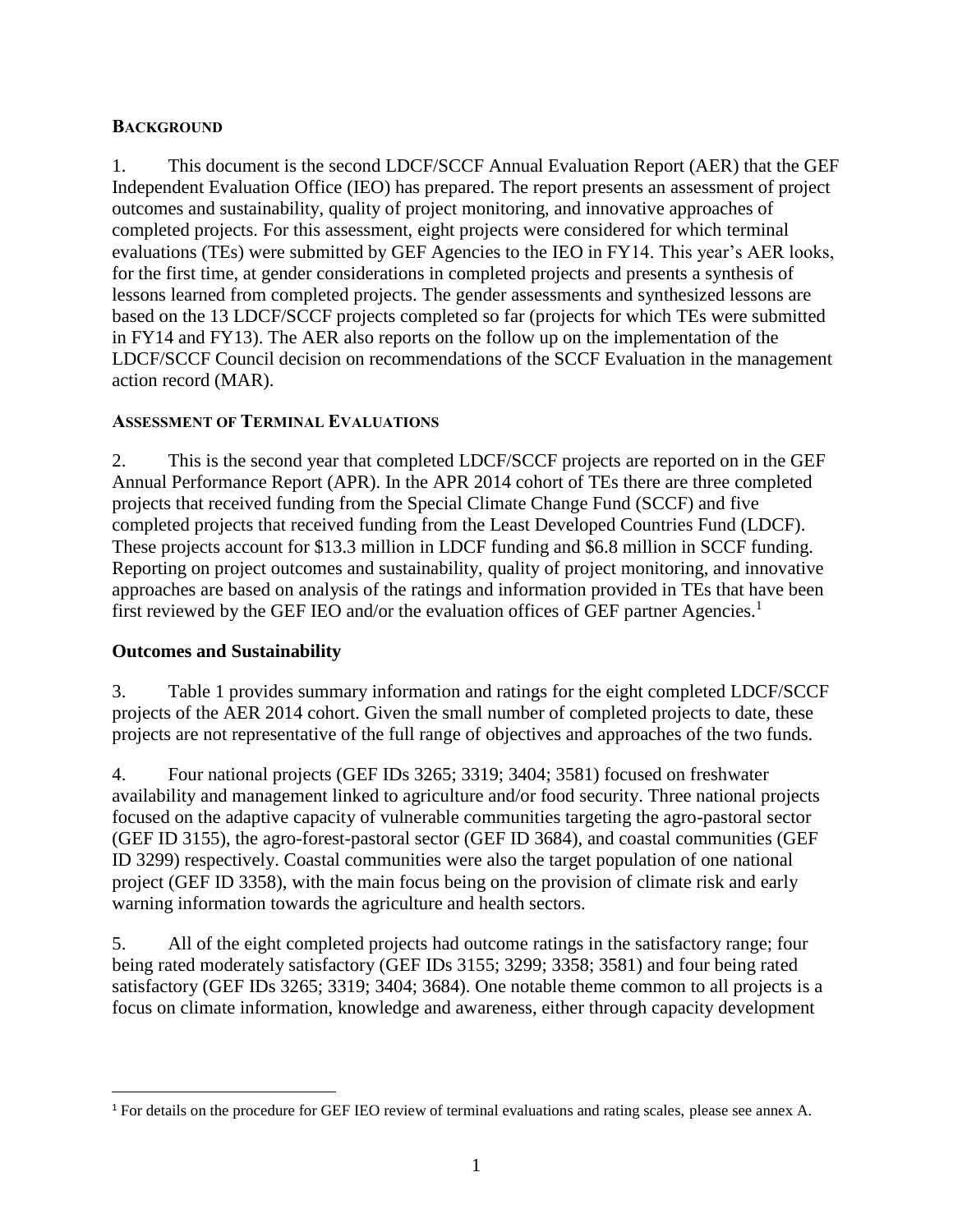activities, demonstration projects or pilot sites, small grants for demonstration activities, and/or the strengthening of systems involved in climate information provision.

6. In terms of sustainability of project outcomes, seven of the eight completed projects received ratings in the likely range; six being moderately likely (GEF IDs 3299; 3319; 3358; 3404; 3581; 3684) and one being likely (GEF ID 3265). Reasons for projects' sustainability being moderately likely instead of likely are diverse, but often link to financial and environmental sustainability factors. Financial sustainability at times depends on external factors beyond the projects' scope and sphere of influence, impacting the operation, maintenance and replicability of (demonstration) activities. Environmental sustainability is impacted by the adaptive capacity of stakeholders and systems remaining relatively low despite the intervention. This comes down to (1) an initially low capacity as well as high vulnerability of stakeholders and (ecological) systems, and (2) perhaps overly ambitious project objectives in relation to the existing level of skills, knowledge and capacities. This will impact their vulnerability in the light of long term climate scenarios and future more extreme weather events. The Strengthening Adaptation Capacities and Reducing the Vulnerability to Climate Change in Burkina Faso project (GEF ID 3684) was given a sustainability rating of moderately unlikely. The main reason is that further scaling out, and continued management and maintenance of implemented activities cannot be guaranteed without continued financial resources.

7. All of the LDCF projects have clear linkages with and are inspired by their respective country's National Adaptation Plan of Action (NAPA), either through identified key adaptation needs, project priority areas, or sectors most at risk as identified in the countries' NAPA documents.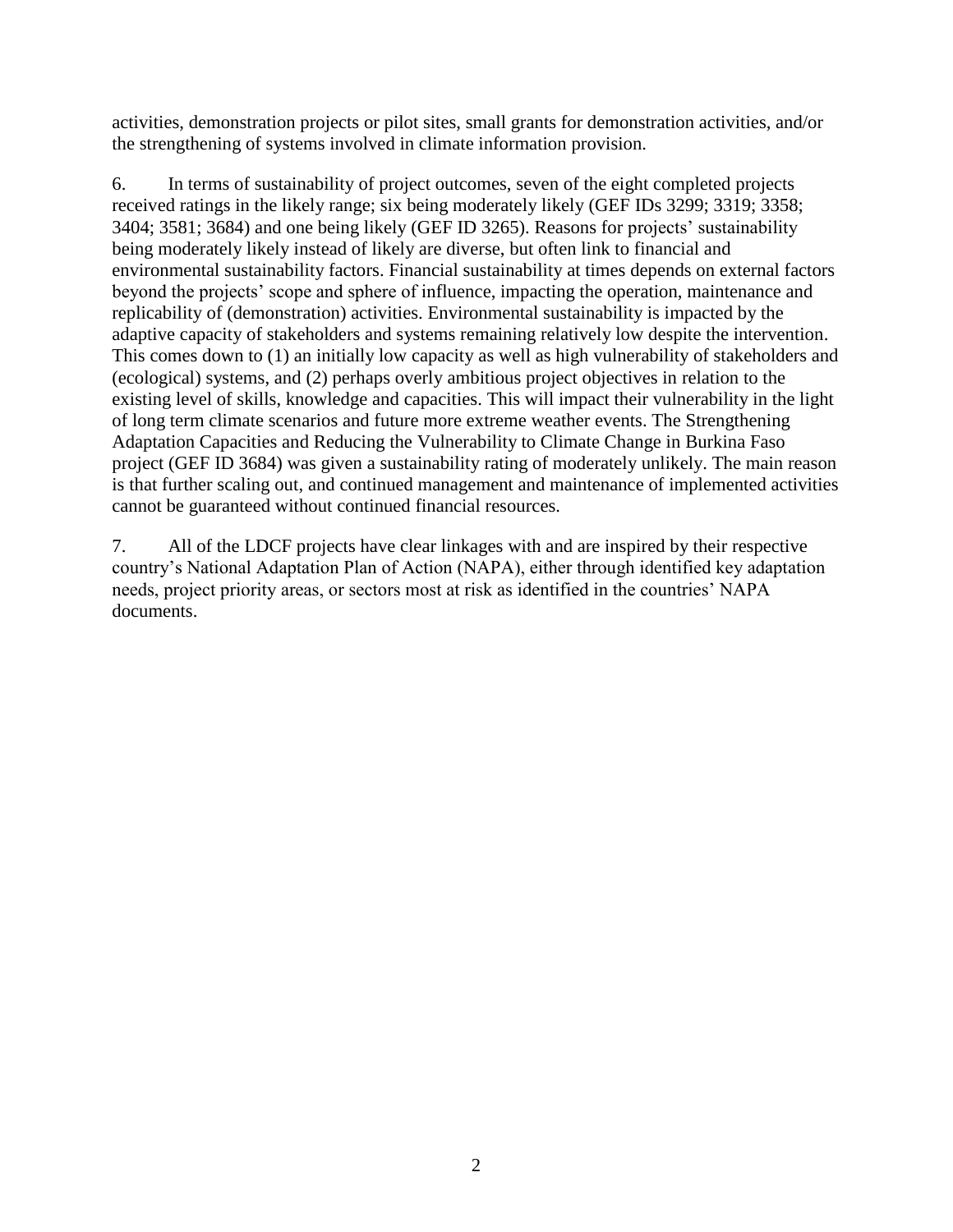| <b>GEF</b><br>ID | Fund        | Agency        | Project Title                                                                                                                                  | Country                          | <b>GEF</b><br>Funding<br>(M\$) | Outcome<br>rating <sup>2</sup> | Sustainability<br>rating <sup>3</sup> | M&E design<br>at entry<br>rating <sup>2</sup> | M&E plan<br>implementation<br>rating <sup>2</sup> |
|------------------|-------------|---------------|------------------------------------------------------------------------------------------------------------------------------------------------|----------------------------------|--------------------------------|--------------------------------|---------------------------------------|-----------------------------------------------|---------------------------------------------------|
| 3155             | <b>SCCF</b> | <b>UNDP</b>   | Coping with Drought and Climate<br>Change                                                                                                      | Mozambique                       | 0.96                           | <b>MS</b>                      | <b>ML</b>                             | $\mathbf{U}$                                  | MU                                                |
| 3265             | <b>SCCF</b> | World<br>Bank | Mainstreaming Adaptation to Climate<br>Change into Water Resources<br>Management and Rural Development                                         | People's<br>Republic of<br>China | 5.0                            | S                              | L                                     | Substantial <sup>4</sup>                      | Substantial <sup>4</sup>                          |
| 3299             | <b>SCCF</b> | <b>UNDP</b>   | Strengthening the Capacity of<br>Vulnerable Coastal Communities to<br>Address the Risk of Climate Change<br>and Extreme Weather Events         | Thailand                         | 0.87                           | <b>MS</b>                      | ML                                    | S                                             | MU                                                |
| 3319             | <b>LDCF</b> | <b>UNDP</b>   | <b>Implementing NAPA Priority</b><br>Interventions to Build Resilience and<br>Adaptive Capacity of the Agriculture<br>Sector to Climate Change | Niger                            | 3.5                            | S                              | ML                                    | MU                                            | S                                                 |
| 3358             | <b>LDCF</b> | <b>UNDP</b>   | Integrating Climate Change Risks into<br>the Agriculture and Health Sectors in<br>Samoa (ICCRAHS) Project                                      | Samoa                            | 2.0                            | <b>MS</b>                      | ML                                    | S                                             | <b>MS</b>                                         |
| 3404             | <b>LDCF</b> | <b>UNDP</b>   | Promoting Climate Resilient Water<br>Management and Agriculture Practice<br>in Rural Cambodia                                                  | Cambodia                         | 1.85                           | S                              | <b>ML</b>                             | $\mathbf U$                                   | <b>MS</b>                                         |
| 3581             | <b>LDCF</b> | <b>UNDP</b>   | Building Adaptive Capacity and<br>Resilience to Climate Change in the<br>Water Sector in Cabo Verde                                            | Cabo Verde                       | 3.0                            | <b>MS</b>                      | ML                                    | S                                             | S                                                 |
| 3684             | <b>LDCF</b> | <b>UNDP</b>   | <b>Strengthening Adaptation Capacities</b><br>and Reducing the Vulnerability to<br>Climate Change in Burkina Faso                              | <b>Burkina</b><br>Faso           | 2.9                            | S                              | MU                                    | <b>MS</b>                                     | <b>MS</b>                                         |

#### **Table 1. Outcome, Sustainability and M&E Ratings of Completed SCCF and LDCF Projects Part of the APR 2014 Cohort**

 $\overline{a}$ 

<sup>&</sup>lt;sup>2</sup> GEF/GEF Agency six-point rating scale: Highly Satisfactory (HS), Satisfactory (S), Moderately Satisfactory (MS), Moderately Unsatisfactory (MU), Unsatisfactory (U), and Highly Unsatisfactory (HU).

<sup>&</sup>lt;sup>3</sup> GEF/GEF Agency four-point scale: Likely (L), Moderately Likely (ML), Moderately Unlikely (MU), and Unlikely (U).

<sup>4</sup> World Bank IEG uses a four-point scale for the M&E Design and M&E Implementation ratings: High, Substantial, Modest, and Negligible.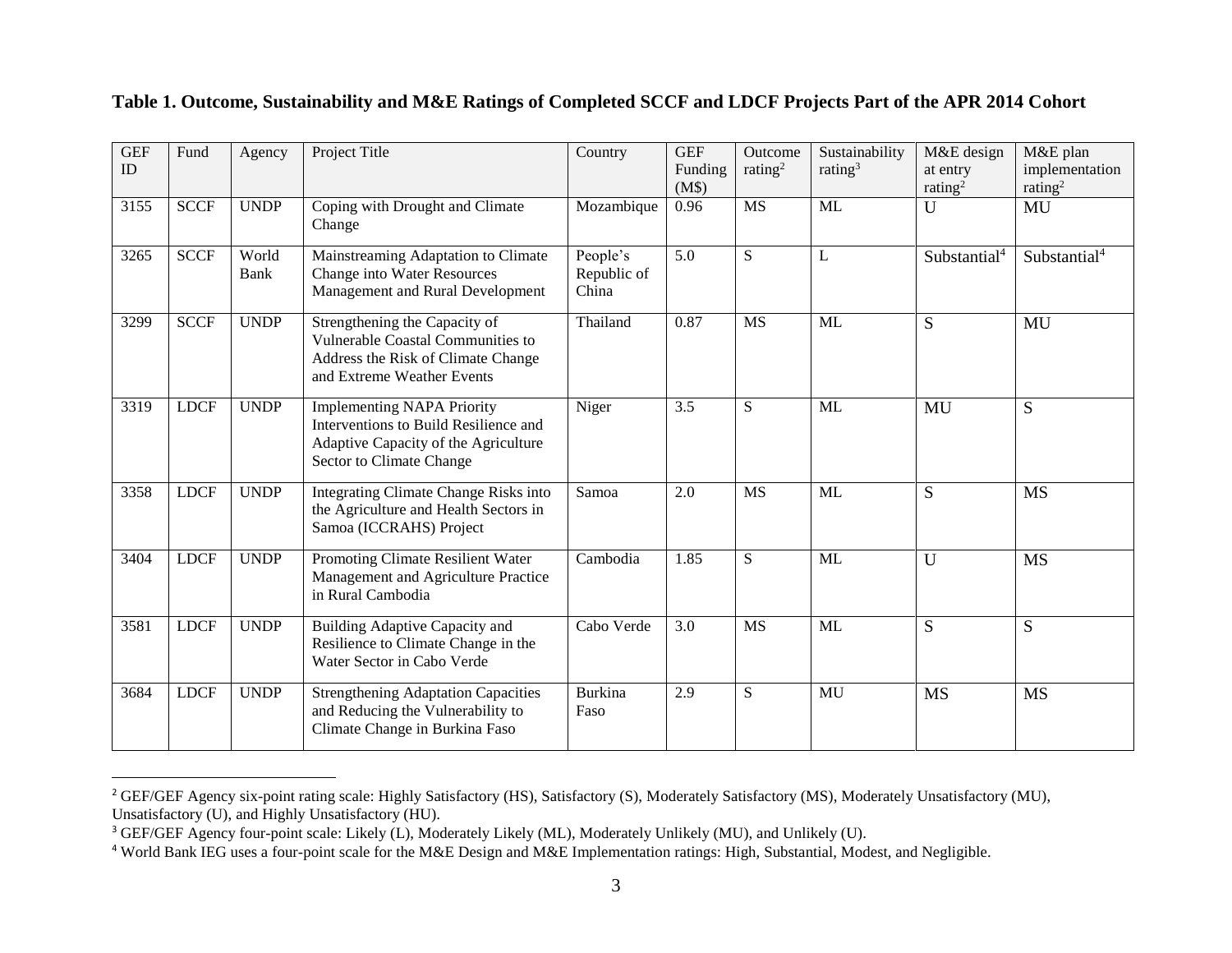### <span id="page-7-0"></span>**Quality of Project Monitoring and Evaluation**

8. The quality of monitoring and evaluation in LDCF/SCCF projects is reviewed by rating the M&E design and planning at project start, as well as the implementation of the M&E plan. The latter also looks at adjustments made to the logical results framework during the project's life cycle, and follow-up and management response to mid-term review (MTR) recommendations. The scoring of both M&E elements is done by means of a six-point rating scale, going from highly satisfactory to highly unsatisfactory.

9. Five of the eight projects were evaluated to have an 'M&E design at entry' rating in the satisfactory range, while three of the eight projects were found to have ratings in the unsatisfactory range (see table 1 for details). For example, the Mozambique project (GEF ID 3155) was found to have significant weaknesses in terms of risks and assumptions, which were poorly analyzed, and with weak or unfeasible risk internalization measures. The Cambodia project (GEF ID 3404) had a rather simple though comprehensive M&E system, but its design limited the assessment of the outcomes and impacts of the project. Because good monitoring procedures were developed and implemented during the project's lifetime, the M&E plan implementation in Cambodia was rated more positively. All three projects that were rated in the unsatisfactory range for 'M&E design at entry' had a more positive rating for their 'M&E plan implementation' element.

10. Six of the eight projects were found to have a rating in the satisfactory range for 'M&E plan implementation'. Mozambique (GEF ID 3155) received a moderately unsatisfactory (MU) rating due to a lack of operationalization of indicators, and because monitoring and reporting was not conducted in a systematic manner. Equally, Thailand (GEF ID 3299) received a moderately unsatisfactory (MU) rating, because no adjustments were made to the logical framework during the project's lifetime, and annual work plans did not include strategies on how performance indicators and targets were to be addressed in planned activities.

#### <span id="page-7-1"></span>**Innovative Approaches**

11. There is no overarching description or definition of what is to be regarded as innovation or innovative. The joint external evaluation of the LDCF (GEF IEO-MFA EVAL 2009) and the LDCF review of the implementation of NAPAs (GEF IEO 2014a) do not specifically touch upon the topic of innovation. The 2012 SCCF evaluation report (GEF IEO) discusses how projects employ innovative approaches to overcome, for example, a lack of data on emerging adaptation issues. AER 2013 (GEF IEO 2014b) also provides examples of innovative approaches applied in the projects analyzed. One common denominator in LDCF/SCCF projects is that projects and approaches are regarded as innovative if they are deliberately applied to tackle an issue, and these approaches (1) have not been used before in the project area, and/or (2) have not been used before to tackle this specific issue. Other elements that make an approach innovative is that the approach needs to be (3) widely replicable, which is linked to being locally appropriate from a technological, environmental as well as a socio-economic point of view, and this should be possible (4) at low economic cost, which links innovation to financial sustainability.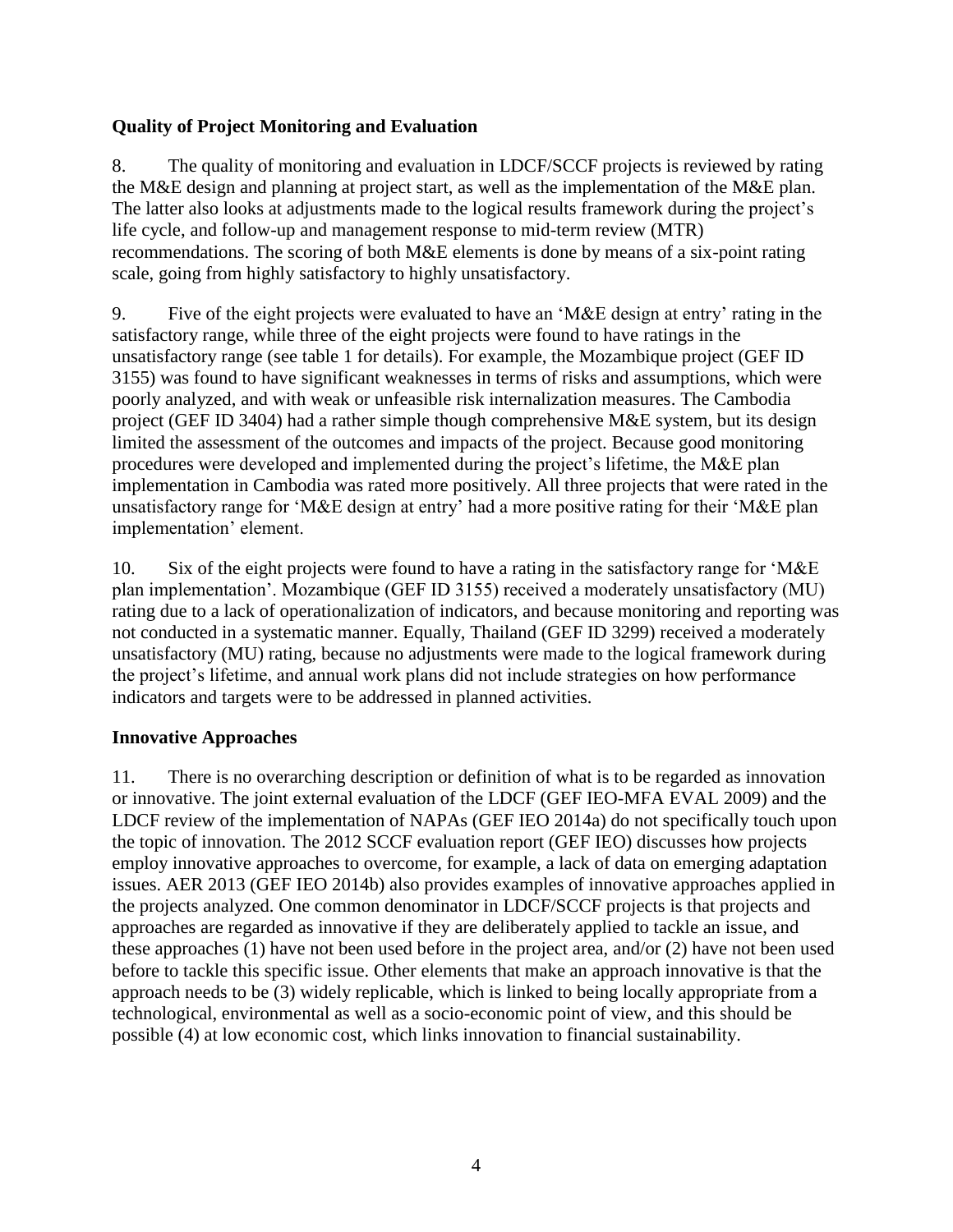12. Three SCCF and five LDCF completed projects of the AER 2014 cohort were reviewed for innovative approaches. The TEs and also the available MTRs for Samoa and Cabo Verde (GEF IDs 3358; 3581) were examined.

13. The Mainstreaming Adaptation to Climate Change into Water Resources Management and Rural Development Project (GEF ID 3265) in the People's Republic of China was part of a bigger US\$ 463.50 million project, titled "The Irrigated Agriculture Intensification III Project". Due to its size, this project provided the most identifiable innovations of the eight projects analyzed. Innovations range from a budget system based on disbursements/reimbursements instead of the traditional government budget allocation system, a multilevel, computerized and internet based M&E system – consisting of the Management Information System (MIS), project M&E system and specialized Water User Associations (WUAs) M&E system – that allows to track implementation status and quality of progress in near real time. Other innovations focus on improvements in the governance of WUAs and Farmer Associations (FAs), and innovative water savings techniques to climate change adaptation. The WUAs and FAs innovations resulted in these having become self-managed and self-financing farmer organizations.

14. The concept of (centralized) crop nurseries to supply communities with saplings of useful trees is mentioned for the Mozambique project (GEF ID 3155) as well as the Samoa project (GEF ID 3358) as being innovative, given this approach to the distribution of sapling is new to these areas. The nurseries could eventually develop into efficient distribution points for new climate-resistant crop varieties, which adds to their innovation capacity. However, longer term sustainability of the central crop nursery in Mozambique is challenged by its location in a potential flood zone, which provides a good example of innovation being multi-dimensional and the line between adaptation and maladaptation being a thin one. The Mozambique TE advised relocation of the nursery in order to improve longer term sustainability of the innovation.

15. Other innovations identified are the eco-system based adaptation approach used in the Thailand project (GEF ID 3299), and the adaptive management approach as well as innovative animal raising practices as part of the Cambodia project (GEF ID 3404). The eco-system based adaptation approach in Thailand moved away from the use of the conventional administrative system (village – tambon – district) and focused on how community-based adaptation measures are linked on an eco-system scale, which resulted in villagers collaborating with upstream communities to tackle adaptation issues collectively and systematically. The adaptive management approach in Cambodia was vital to the project's success; a project board tracked the implementation of recommendations and played a crucial role in moving forward institutional and policy-driven issues. For example, the project board would visit project sites to assess ongoing activities, then wrote recommendations to the project team, influenced the integration of climate change into the sub-national strategies, policies and planning processes, and would track the implementation of their own as well as MTR recommendations.

16. Data related innovations identified in the AER 2013 focused mainly on coping with a lack of data availability. Data-related innovation topics in the eight projects analyzed for this year's AER also show an increased appreciation for data management and related data infrastructure. Communication and participation innovations as identified in last year's project TEs focused on project-level participation, whereas the innovations identified in this year's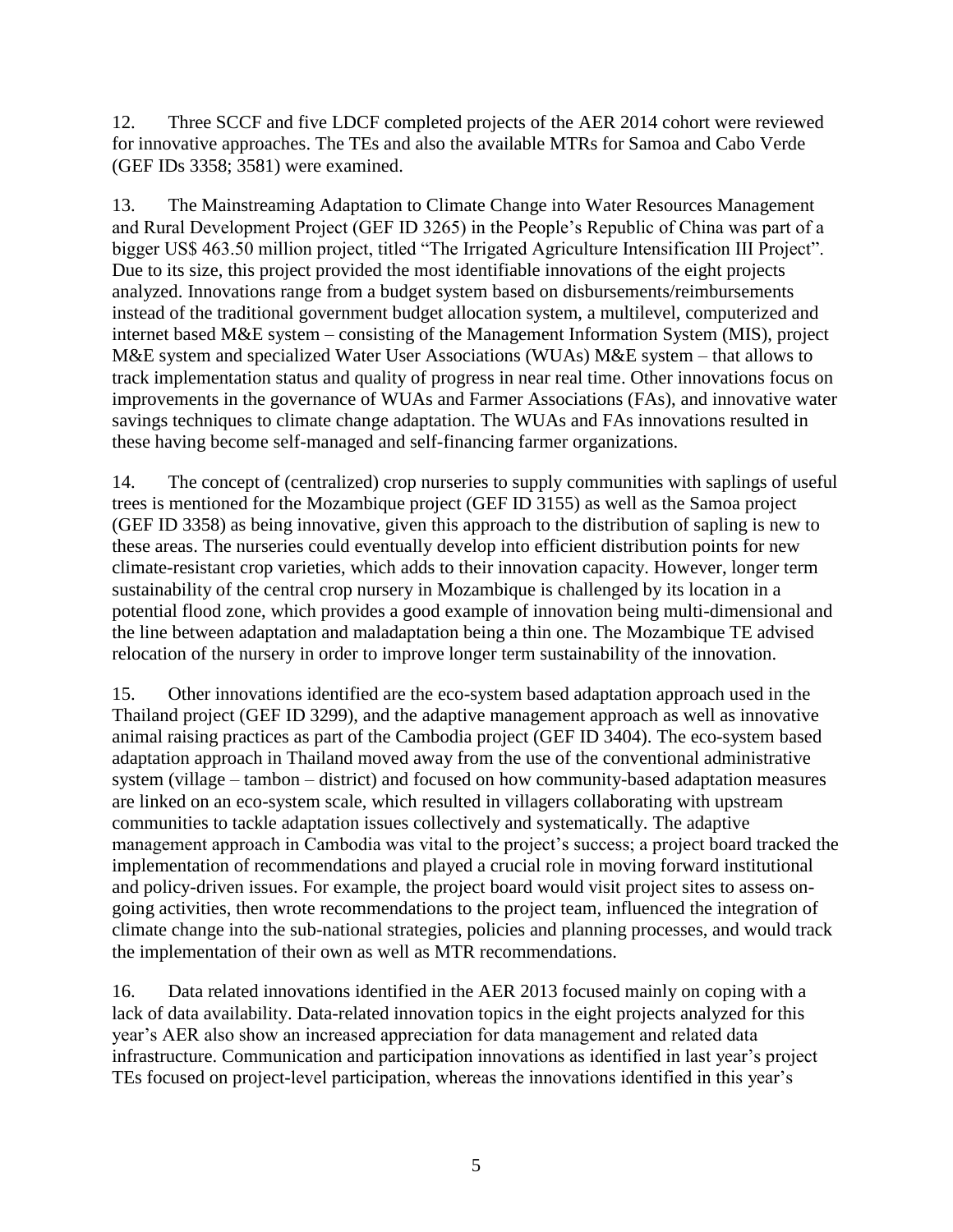group of eight projects focused more on management and higher-level stakeholder collaboration between individuals as well as institutions.

17. The low number of LDCF/SCCF projects analyzed makes the identification of innovation trends and generalization of such trends difficult. Furthermore, there is no correlation between GEF Agency or geographical region, and the level of innovation identified. However, SCCF projects seem to be more innovative than LDCF projects. Looking at the 13 projects of the AER 2013 and 2014; of the seven SCCF projects six had innovative elements identified, while of the six LDCF projects only two projects had clear innovative elements.

18. A conclusion in the AER 2013 regarding the evaluation of SCCF projects was that it was not possible to derive a consistent understanding of the effectiveness of innovative approaches for all the projects. In line with the third element of innovation – as discussed in paragraph  $11$ we can add that it is not possible to derive a consistent understanding of the financial sustainability and replicability of innovative approaches introduced by the projects analyzed. Innovative approaches cannot be detached from the more 'conventional' project elements, because innovation is not a goal in itself and solutions combine a suite of innovative and conventional approaches. The eight projects analyzed show that innovation is very much context-dependent; what is seen as innovative in one project country could be regarded as standard practice or a conventional approach in another project country.

# <span id="page-9-0"></span>**GENDER CONSIDERATIONS**

19. AER 2013 did not include a specific section on gender considerations. Therefore the assessment of gender considerations includes the eight completed LDCF/SCCF projects part of this year's analysis as well as the five LDCF/SCCF projects for which performance and innovation were discussed in the AER 2013.

20. Gender considerations for these 13 projects were reviewed by analyzing their project identification form (PIF), project document, project implementation reports (PIRs), MTRs, and TEs. The focus was on three gender considerations, being 1) gender disaggregation of output and outcome indicator data, 2) explicit gender considerations in the description of the project activities, and 3) the existence of an overarching women inclusion, empowerment and/or gender mainstreaming strategy or approach.

21. The Thailand project (GEF ID 3299) was the only of the 13 projects that had an explicit women inclusion strategy formulated in the project document, departing from women roles as well as vulnerabilities. The project document for the Zimbabwe, Ethiopia, People's Republic of China, Niger and Burkina Faso projects (GEF ID's 3156; 3154; 3265; 3319; 3684) discuss gender considerations for some of the planned activities.

22. The TEs reveal that seven of the thirteen projects provided gender disaggregated indicator data for some of their project activities. Ten out of thirteen projects included gender considerations in some of their project activities, though only six of the thirteen projects made these considerations explicit in their project documents. The focus was mainly on women inclusion and participation, and not necessarily on appreciating and making use of women's specific roles in society or addressing specific women needs or vulnerabilities.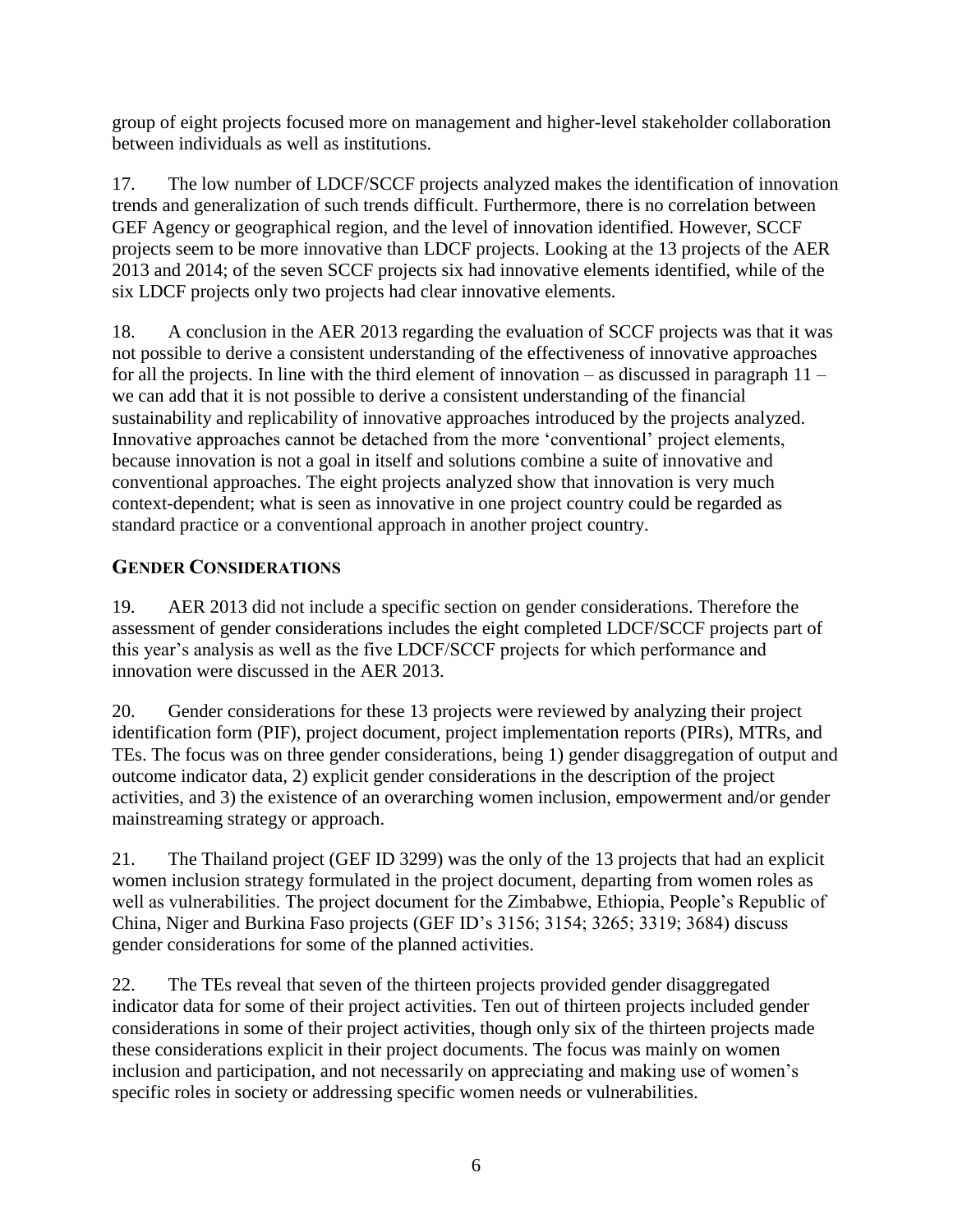23. The project documents of two SCCF projects, being in the People's Republic of China and Thailand (GEF IDs 3265; 3299) show that both projects had a strong women engagement component or women empowerment strategy developed at the project's onset. The Thailand project document not only stated that women have a strong role to play in community-based adaptation, but that they also have "special vulnerabilities and capacity development needs compared to other sections of local society, which need to be understood and addressed." The TEs show that these projects performed very well on the cross-cutting topic of gender. A lesson learned from the Thailand project was that the inclusion of gender criteria in their small grant beneficiary selection process was successful in empowering women.

24. The development of gender disaggregated indicators at a project's onset does not guarantee actual women empowerment or women engagement during implementation. The Zimbabwe and Ethiopia projects (GEF IDs 3156; 3154) both had the right intentions at the project's onset, but not all the intended results to show for it.

25. Ethiopia and also Tanzania (GEF IDs 2832; 3154) see certain activities as gender relevant because they positively impact women more than men. The drilling of more wells for example decreases the time spent on fetching water, an activity mainly executed by women and girls. But a conclusion by the Ethiopian project team that the time saved now means that women "can cook their family meal on time" challenges the idea that these activities were triggering actual women empowerment. There also is a difference between project activities supporting women and "women being supportive of project activities" (Samoa, GEF ID 3358) once these are implemented and turn out to be impacting women's lives. These examples point towards a need to sensitize in-country project staff to the real meaning of gender mainstreaming and women empowerment.

26. Comparing the China and Thailand projects with the Zimbabwe and Ethiopia projects – the latter having gender components developed at the project's onset but not all the intended results - it has to be said that the gender components of the two less successful projects mainly focused on gender-disaggregated outcomes, whereas the projects in China and Thailand pursued more integrated and holistic gender empowerment approaches as part of their gender inclusion or mainstreaming strategy.

27. The project documents and TEs of three projects, being the global Economic Analysis of Adaptation Options project (GEF ID 3679), the Bhutan (GEF ID 3219) and the Mozambique project (GEF ID 3155), do not show clear gender mainstreaming or women empowerment elements, and the projects also have limited to no gender-focused results. A lesson learned formulated by the Mozambique project is that differences in gender roles do need to be taken into account when pursuing alternatives to water demanding economic activities.

28. The TEs of four of the six projects that included gender considerations in their project document at the project's onset, being the People's Republic of China, Thailand, Niger and Burkina Faso (GEF IDs 3265; 3299; 3319; 3684) show positive results towards women empowerment. The TEs of three of the seven projects that did not include gender considerations in their initial project document, being Samoa, Cambodia and Cabo Verde (GEF IDs 3358; 3404; 3581), show some positive results towards women empowerment. One finding is that not having a gender focus or strategy at the project's onset does not mean there can't be gender-positive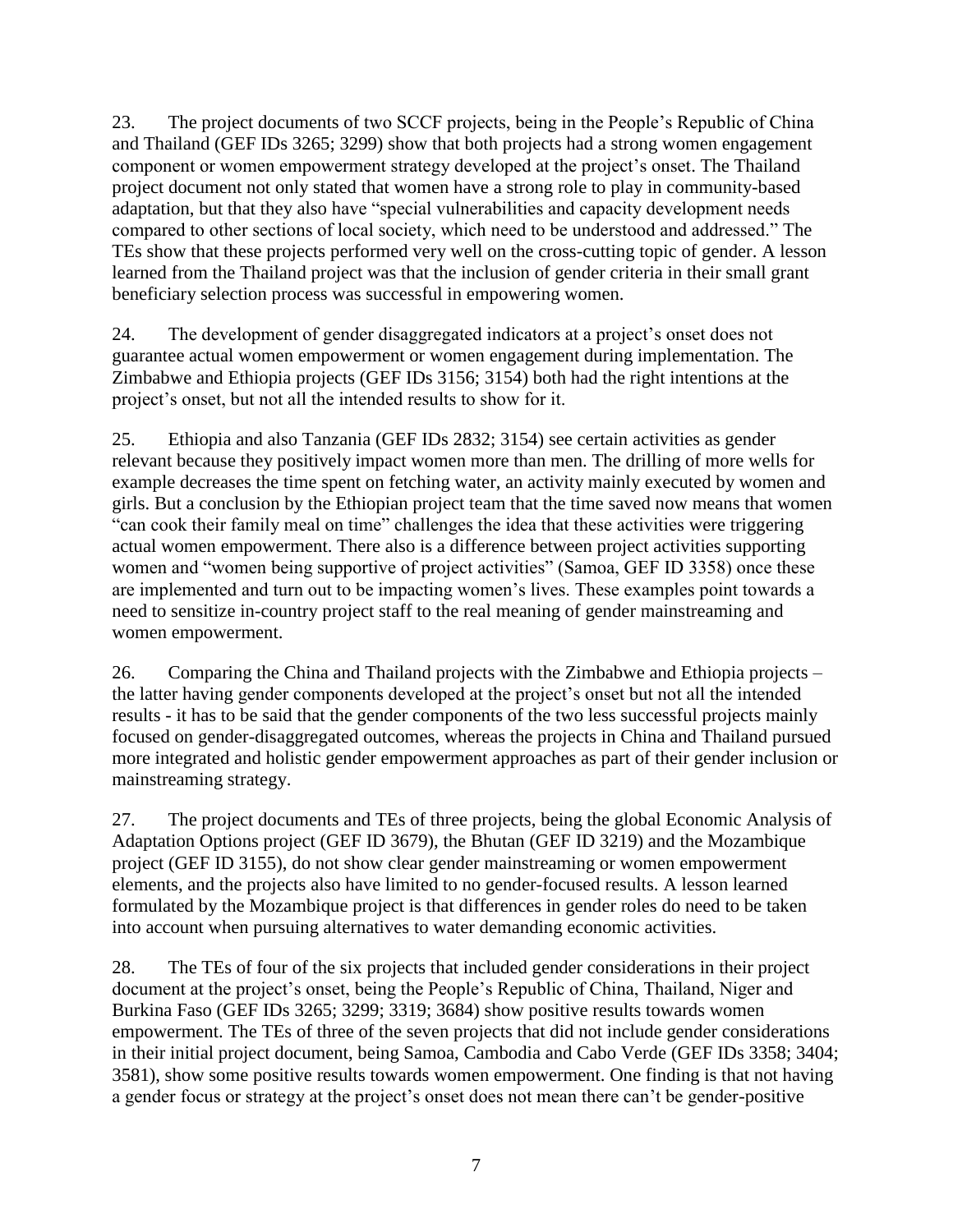results. Though making gender-positive outcomes intentional by developing integrated and holistic gender empowerment approaches as part of the gender mainstreaming strategy formulated at the project's onset does seem to provide better results compared to only focusing on gender disaggregated indicator data. Another finding, based on statements in the project implementation reports of Cambodia and Cabo Verde, is that there possibly is more gender relevant analysis and strategizing taking place than is being reported in the project documents, and consequently these largely undocumented efforts do not receive targeted attention in the MTRs and TEs.

## <span id="page-11-0"></span>**SYNTHESIS OF LESSONS LEARNED FROM COMPLETED PROJECTS**

29. This year the AER synthesizes lessons learned from the 13 LDCF/SCCF projects completed so far. The IEO reviewed the TEs from the AER 2013 and 2014 cohorts. For this synthesis lessons learned have been drawn from the specific TE report sections on lessons learned, as well as other sections of the TEs that held valuable lessons.

30. Most of the lessons learned put forward in the LDCF/SCCF projects' TEs do not relate to the innovations earlier identified. They relate to standard good practice elements in project management, communication and stakeholder involvement, and monitoring and evaluation (M&E). For example, 'identify needs in collaboration with beneficiaries', 'guarantee nationallevel buy-in and ownership', 'establish verifiable (SMART) indicators which are linked to the impact monitoring system at the design stage', and 'properly document lessons learned in a systematic and continuous effort'.

31. There is no clear relationship between the number of lessons formulated and a project's outcome and sustainability rating; lessons learned can depart from both project successes as well as project elements with room for improvement.

32. The lessons learned topics mentioned (from most to least frequently mentioned) relate to; project ownership, participation, monitoring and evaluation, climate change adaptation, inclusion, the distilling of lessons learned, management support, project design, indicators, and adaptive management. In absolute numbers, most of the lessons learned topics do not relate to the projects' programming content. A topic discussed in three of the five LDCF/SCCF projects (GEF IDs 3154; 3156; 3219) analyzed for the AER 2013 was 'logistics and procurement', but this topic did not recur in the latest eight LDCF/SCCF projects analyzed.

33. The lessons learned groupings in order of occurrence (from most to least occurring) are; (1) communications and stakeholder involvement, (2) monitoring and evaluation, (3) project management, and (4) content-technical. These groupings are used below to further discuss the individual lessons learned topics mentioned earlier. The lessons learned in the content-technical grouping focus mainly on climate change adaptation as projects' programming content.

#### <span id="page-11-1"></span>**Communications and Stakeholder Involvement**

34. *Identity and ownership:* Eight of the thirteen LSCF/SCCF projects analyzed included lessons learned on identity and ownership. The Tanzania project (GEF ID 2832) concluded that the inclusion of key stakeholders provides an opportunity to develop the right mix of local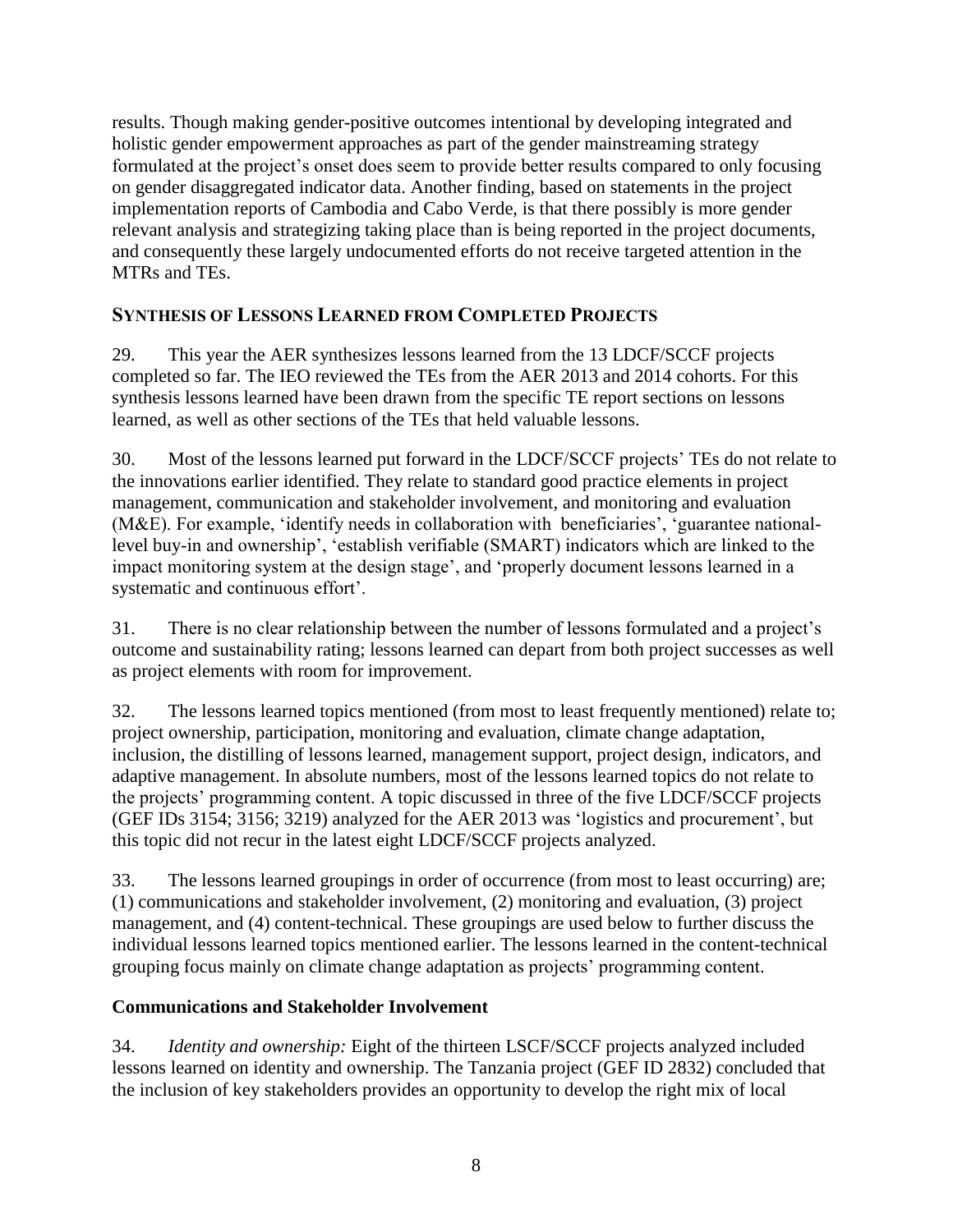identity and [individual] ownership as well as institutional ownership and inter-stakeholder learning. The Bhutan project (GEF ID 3219) adds that a project that is highly relevant, and responding to national needs and priorities, is often highly effective in its implementation and enjoys good country ownership. The Burkina Faso project (GEF ID 3684) concluded that national level ownership and involvement of the beneficiary communities in programmatic planning, technical implementation, joint resource management and activity monitoring increases a climate change adaptation project's sustainability as well as the level of success in the adoption of new innovations.

35. *Participation:* A lesson learned in the Bhutan project (GEF ID 3219) is that tangible deliverables selected by stakeholders, with positive direct impacts on them, will contribute to a strong participation of stakeholders and beneficiaries in project activities and overall to a better effectiveness of project activities. The Mozambique project (GEF ID 3155) comes to a similar lesson learned, stating that when people are provided an opportunity to participate this leads to the use of locally appropriate technologies, resulting in the project responding sustainably to human development needs. The Burkina Faso project (GEF ID 3684) adds that such an approach does not only improve sustainability, but also a higher adoption rate of new innovations.

36. *Inclusion:* The Tanzania, China and Thailand projects (GEF IDs 2832; 3265; 3299) are good examples of projects that used a participatory approach aimed at including a wide range of stakeholders, like higher-level ministries, academic institutions, scientific specialists, local government, farmers, water boards, women's organizations and farmer associations. In the case of Tanzania this improved ownership, in China this resulted in the development of a common and acceptable climate adaptation menu of options, and in Thailand this resulted in higher levels of engagement, ownership and women empowerment.

#### <span id="page-12-0"></span>**Monitoring and Evaluation**

37. *Monitoring and evaluation:* The Ethiopia project (GEF ID 3154) lesson learned on M&E states that during the project inception phase there should be a strong focus on developing a comprehensive implementation strategy and monitoring plan, which should include a rigorous approach to design and monitoring of the activities. The Mozambique project (GEF ID 3155) adds that project management teams need to be coached and be provided with sufficient understanding of results based management and the importance and use of monitoring and evaluation instruments. The Cambodia project (GEF ID 3404) M&E lesson learned finds that project investments might be interpreted poorly unless an appropriate assessment of the impacts has been performed effectively and empirically, which in turn can lead to challenges in terms of generating and managing data for evidence-based result reporting.

38. *Indicators:* The Tanzania project (GEF ID 2832) identified the need to establish verifiable (SMART) indicators at the design stage, which are linked to the impact monitoring system. The Cabo Verde project (GEF ID 3581) concluded that some of their outputs lack definition, which is visible in related indicators that lack relevance. Another lesson learned is that the effectiveness of mainstreaming climate change into development policies, strategies and plans depends to a high degree on the quantification of impacts of climate change and the assessment of adaptation costs within the necessary limits of uncertainty. The Thailand project (GEF ID 3299) identified a different challenge, which relates to the government's performance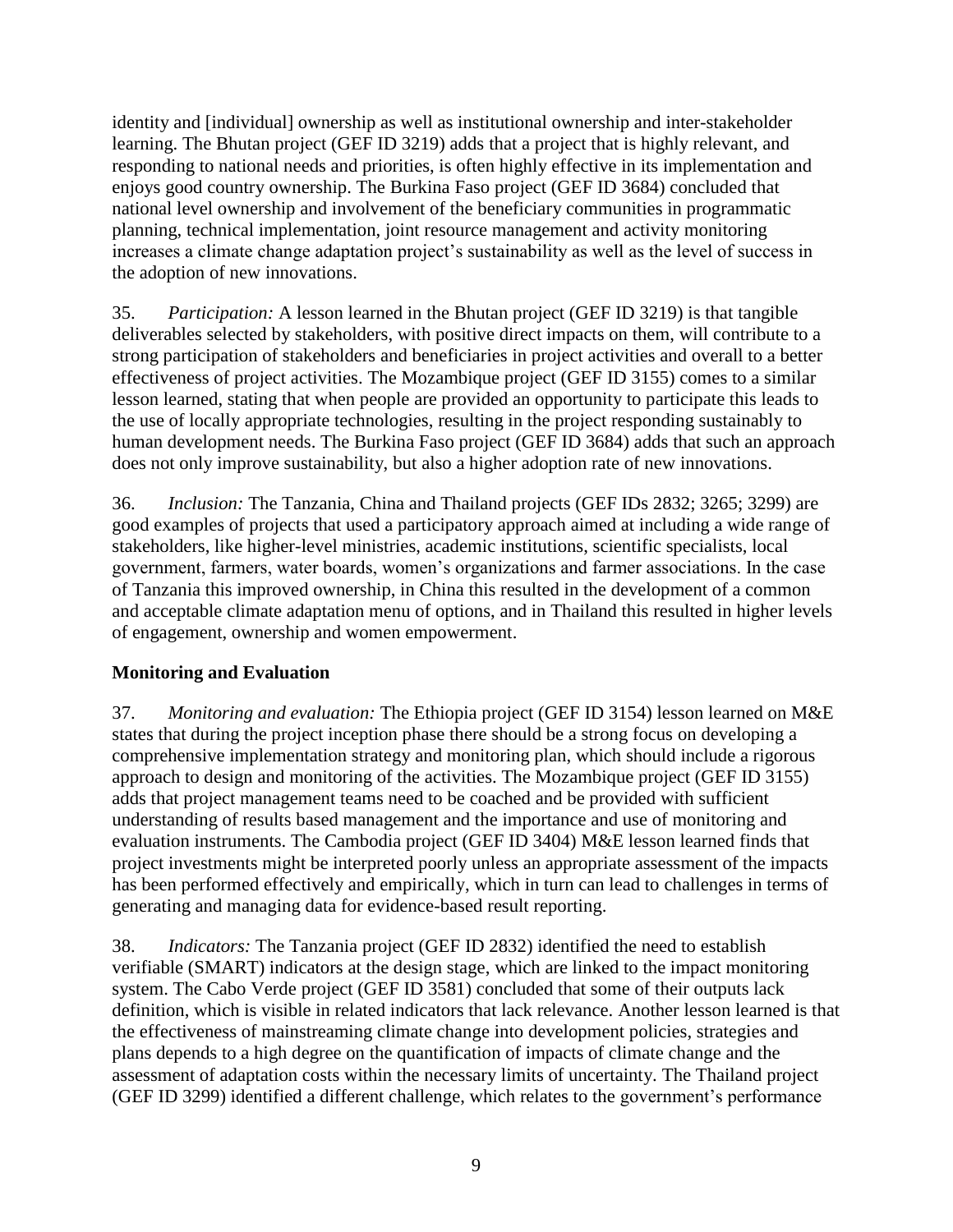management system; government stakeholders prefer to focus on activities that fit their set performance targets. Though this also presents the opportunity to introduce climate change adaptation as part of the government's disaster risk management (DRM) key performance indicators (KPI's). Strong monitoring and evaluation results will be needed to convince provincial and national level policy makers, and indicators should include intangible benefits realized, such as increased social capital.

#### <span id="page-13-0"></span>**Project Management**

39. *Distilling lessons learned:* The Economic Analysis of Adaptation Options project (GEF ID 3679) did not generate substantial literature related to lessons learned, while 'the development of an information base' was among its prime objectives. One reason why this did not materialize sufficiently might be the project's narrow focus on one method of economic appraisal. Methodological development is a difficult challenge, particularly on climate adaptation, but a multi-method focus would probably have resulted in more lessons to be learned. The Bhutan project (GEF ID 3219) indicated that a demonstration project with the potential to lead to an investment project should receive a technical review to properly capture its body of knowledge, and make it available through the web. By doing so it would contribute to its replication and scaling-up in the country and the region. The projects in the People's Republic of China, Samoa, Cambodia and Cabo Verde (GEF IDs 3265; 3358; 3404; 3581) all indicated the need to systematically document lessons learned to inform and guide future projects, though the approach of developing lessons learned differs. The China project contracted top Chinese research institutions and first-class international experts to build up the scientific base and learnings for project design and implementation, whereas the Cambodia project made use of local knowledge sharing events and the online Adaptation Learning Mechanism (ALM) platform. Cabo Verde focused on capturing lessons learned in a partnership with the National Agricultural Research Institute (INIDA) for the development of a practical guide to farmers and extension workers on drip irrigation.

40. *Management support:* The Zimbabwe project (GEF ID 3156) indicated the need for greater focus on the management aspects of adaptation measures alongside the technology aspects to guarantee further development and dissemination of pilot projects' results. The Mozambique project (GEF ID 3155) adds to this by stating that success in implementation depends on having the right people, with the needed management and leadership skills in the right positions. The management support needed is also influenced by implementation demands imposed on government staff, and the Ethiopia project (GEF ID 3154) indicated that if most management decision making is put in the hands of the government counterpart the need for technical management support towards these decision makers increases. Management support in Thailand and Cambodia (GEF IDs 3299; 3404) focused on supporting beneficiaries. The Thailand project indicated that capacity development in management and financial accountability was very much appreciated by interviewed beneficiary groups, whereas the Cambodia project described a process of 'hand-holding support from local authorities'.

41. *Project design phase:* A lesson learned from the Ethiopia project (GEF ID 3154) is that the project inception phase should focus on developing a comprehensive implementation strategy and monitoring plan. The importance of this is supported by the Bhutan project (GEF ID 3219) stating that a good project design leads to a good implementation, which in turn leads to good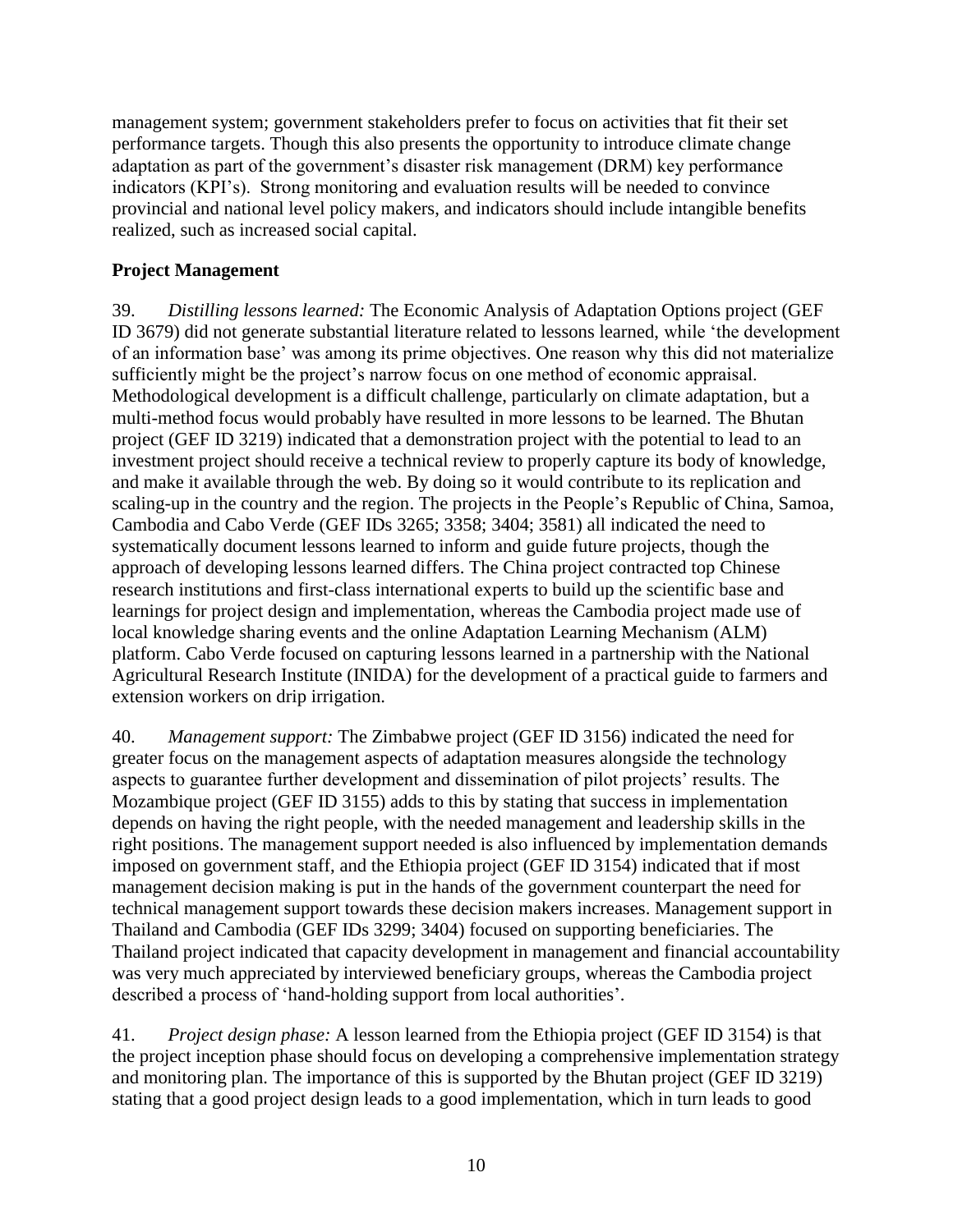project results. The Samoa project (GEF ID 3358) concluded that partnership arrangements should be formalized in memoranda of understanding before project approval. Both the Samoa and the Burkina Faso project (GEF ID 3684) indicated that key stakeholders need to take part in the development of the project plan.

42. *Adaptive management:* Bhutan, Niger and Samoa (GEF IDs 3219; 3319; 3358) all identified adaptive management as management approach that enables responding to stakeholders and beneficiaries' needs and priorities with the capacity to adapt to changes, including disruptive events, and yet maintain a project's overall efficiency and effectiveness. Samoa was struck by tropical cyclone Evan during project implementation, and adaptive management helped to adjust project activities to accommodate the changed reality.

# <span id="page-14-0"></span>**Content-Technical: Climate Change Adaptation**

43. Seven of the thirteen projects analyzed came to adaptation specific lessons learned. The Zimbabwe project (GEF ID 3156) and the Burkina Faso project (GEF ID 3684) both concluded that climate change adaptation is inherently multidisciplinary and sectorial. It takes a joint, concerted effort, regular technical backstopping and multi-year refinement of field technologies based on local experience and field-level challenges to ensure that effective climate change adaptation measures are accepted, adopted and sustained. The Zimbabwe lesson learned continues to say that increased food security and income benefits of crop diversification, improved crop varieties, moisture conservation and small scale irrigation, and local, seasonal rainfall forecasting are major potential drivers of sustainability and replication of the climate change adaptation measures. In support of the replication of adaptation measures there is a need for a common knowledge-based adaptation framework coordinated by local authorities to avoid maladaptation. The Mozambique project (GEF ID 3155) came to a similar lesson learned regarding adaptation interventions needing to be locally contextualized. The sharing of climaterelevant knowledge and experience between farmers of different zones or regions is the preferred way of empowering local communities. Another lesson learned in Mozambique is that there are limits to adaptation, and water demanding economic activities cannot succeed in semi-arid areas that are getting dryer. The China project (GEF ID 3265) on the other hand shared in its lessons learned that it is possible to provide a climate adaptation focus to most water and agriculturerelated investments.

44. The Economic Analysis of Adaptation Options project (GEF ID 3679) concluded that the outcome variables for climate change adaptation interventions are not as simple as for mitigation interventions. Methodological approaches or methods for adaptation analysis and M&E should include guidance on how to match tools, approaches, or methods to the (decision) environment. Sensitivity for the local context is also the focus of the adaptation lesson learned from the Thailand project (GEF ID 3299), which concludes that incorporating climate change adaptation into community spatial plans, e.g. through land use planning, would likely provide frameworks that could be used to more strategically guide local socio-economic development plans. The Samoa project's (GEF ID 3358) adaptation lesson learned has equally a strategic and planning focus, stating that climate information and climate risk forecasting should be integrated in the sectorial management plans and strategies. The Mozambique project (GEF ID 3155) adds that adaptation is not a linear process and cultural change at deeper assumptions levels will take time and money.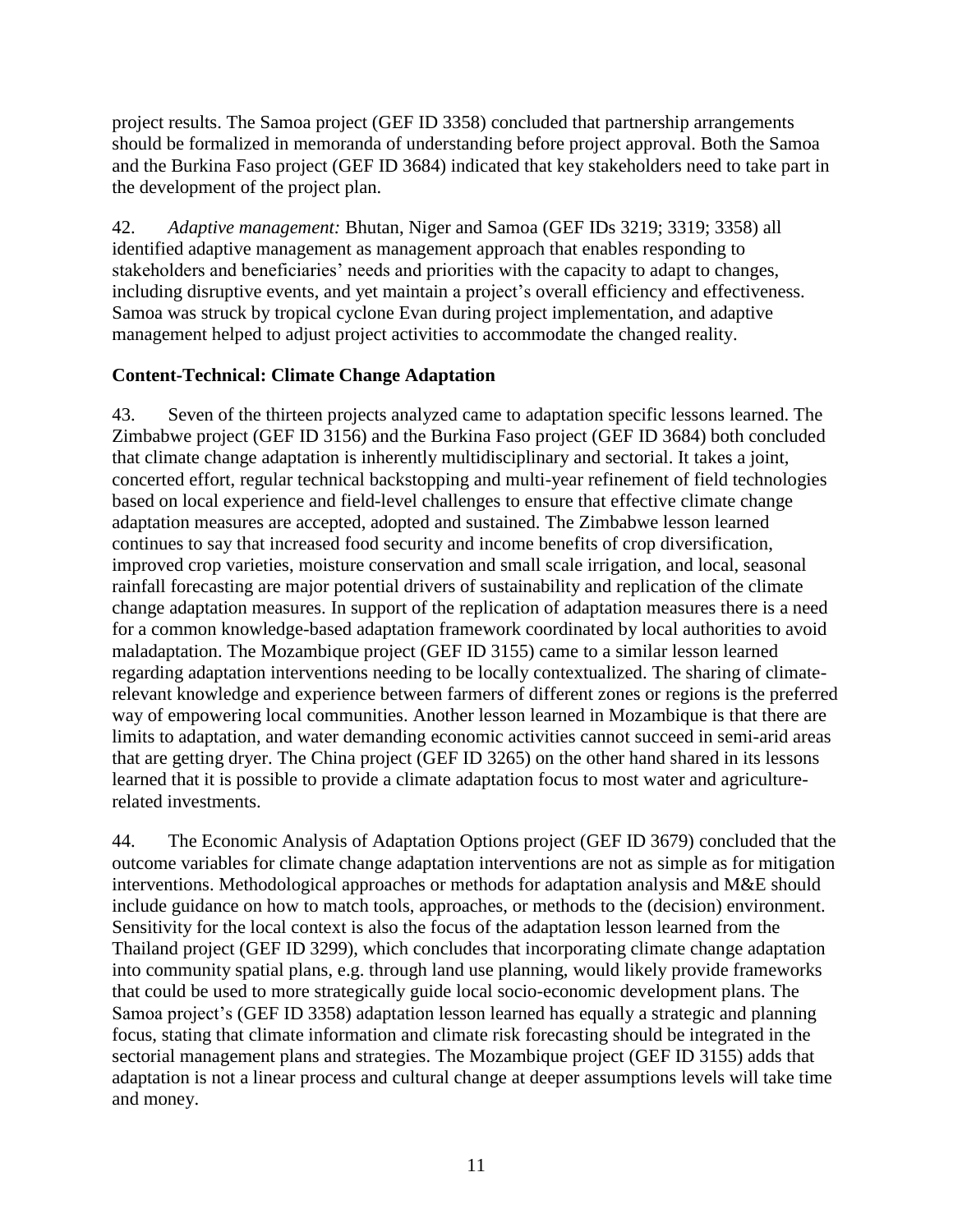#### <span id="page-15-0"></span>**MANAGEMENT ACTION RECORD**

45. The GEF management action record (MAR) tracks the level of adoption by the GEF Secretariat and/or the GEF partner Agencies (together here referred to as GEF management) of GEF Council and LDCF/SCCF Council decisions that have been made on the basis of GEF IEO recommendations. The MAR serves two purposes: "(1) to provide Council with a record of its decision on the follow‐up of evaluation reports, the proposed management actions, and the actual status of these actions; and (2) to increase the accountability of GEF management regarding Council decisions on monitoring and evaluation issues."<sup>5</sup>

46. The MAR for the LDCF/SCCF tracks the LDCF/SCCF Council's November 2011 decisions on recommendations of the evaluation of the SCCF. In the MAR the IEO completes the columns pertaining to recommendations, management response, and Council decisions. Management is invited to provide a self-rating of the level of adoption of Council decisions on recommendations and to add comments as necessary. After management's self-rating, the Office verifies actual adoption and provides its own ratings and comments. The rating categories for the progress of adoption of Council decisions were agreed upon through a consultative process of the Evaluation Office, the GEF Secretariat, and the GEF partner Agencies. Categories are as follows:

- (a) **High:** fully adopted and fully incorporated into policy, strategy or operations.
- (b) **Substantial:** decision largely adopted but not fully incorporated into policy, strategy or operations as yet.
- (c) **Medium:** adopted in some operational and policy work, but not to a significant degree in key areas.
- (d) **Negligible: n**o evidence or plan for adoption, or plan and actions for adoption are in a very preliminary stage.
- (e) **Not rated or possible to verify yet:** ratings or verification will have to wait until more data is available or proposals have been further developed.
- (f) **N/A:** not‐applicable (see commentary).

 $\overline{a}$ 

47. The LDCF/SCCF Council decision comprises three sub-components, requesting the Secretariat to: (a) prepare proposals to ensure transparency of the project pre-selection process; (b) disseminate good practices through existing channels; and (c) enhance visibility of the fund by requiring projects to identify their funding source. Sub-components (a) and (b) have been assessed by LDCF/SCCF Management and verified by the IEO as fully adopted (high rating). They are no longer being tracked.

48. The level of adoption of sub-component (c) of the LDCF/SCCF Council decision on increasing visibility of the fund, has been assessed by the management and verified by the IEO as substantial. The IEO notes the continued work with agencies to highlight and promote the

<sup>5</sup> GEF Council, "Procedures and Format of the GEF Management Action Record." GEF/ME/C.27/3., GEF Council November, 2005.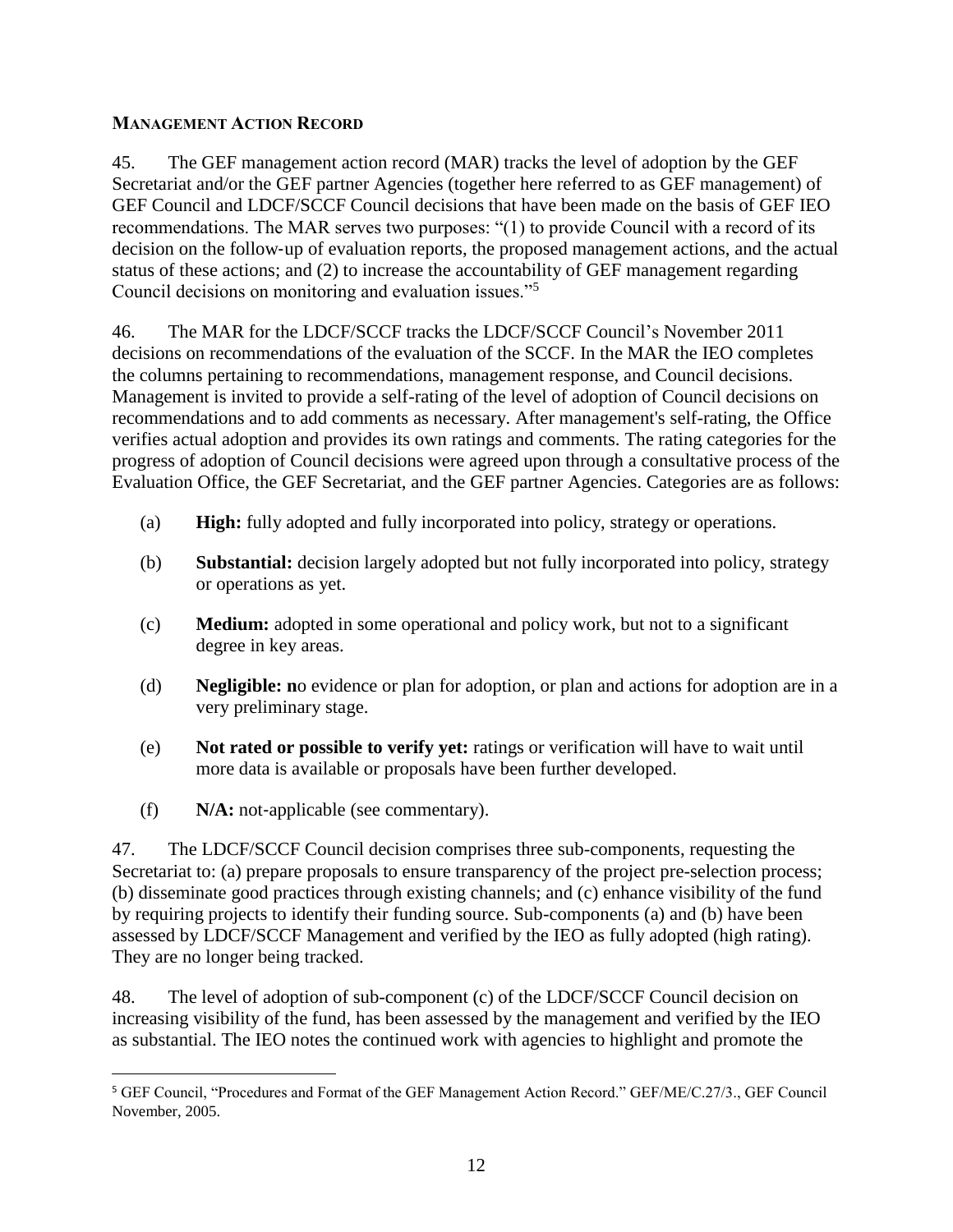identity of the LDCF/SCCF projects and programs through the GEF policy channel, which applies also to LDCF/SCCF (GEF communication and visibility policy in GEF/C.40/08) and that the GEF has been working with its agencies to increase the visibility of LDCF/SCCF funded projects through joint initiatives and using various platforms such as UNFCCC events, other conferences, press releases, announcements, publications, including the adaptation book, and a forthcoming documentary. This sub-component of the 2011 LDCF/SCCF Council decision will be tracked in MAR 2015.

49. A complete version of MAR 2014 is published separately on the GEF IEO website: www.gefieo.org.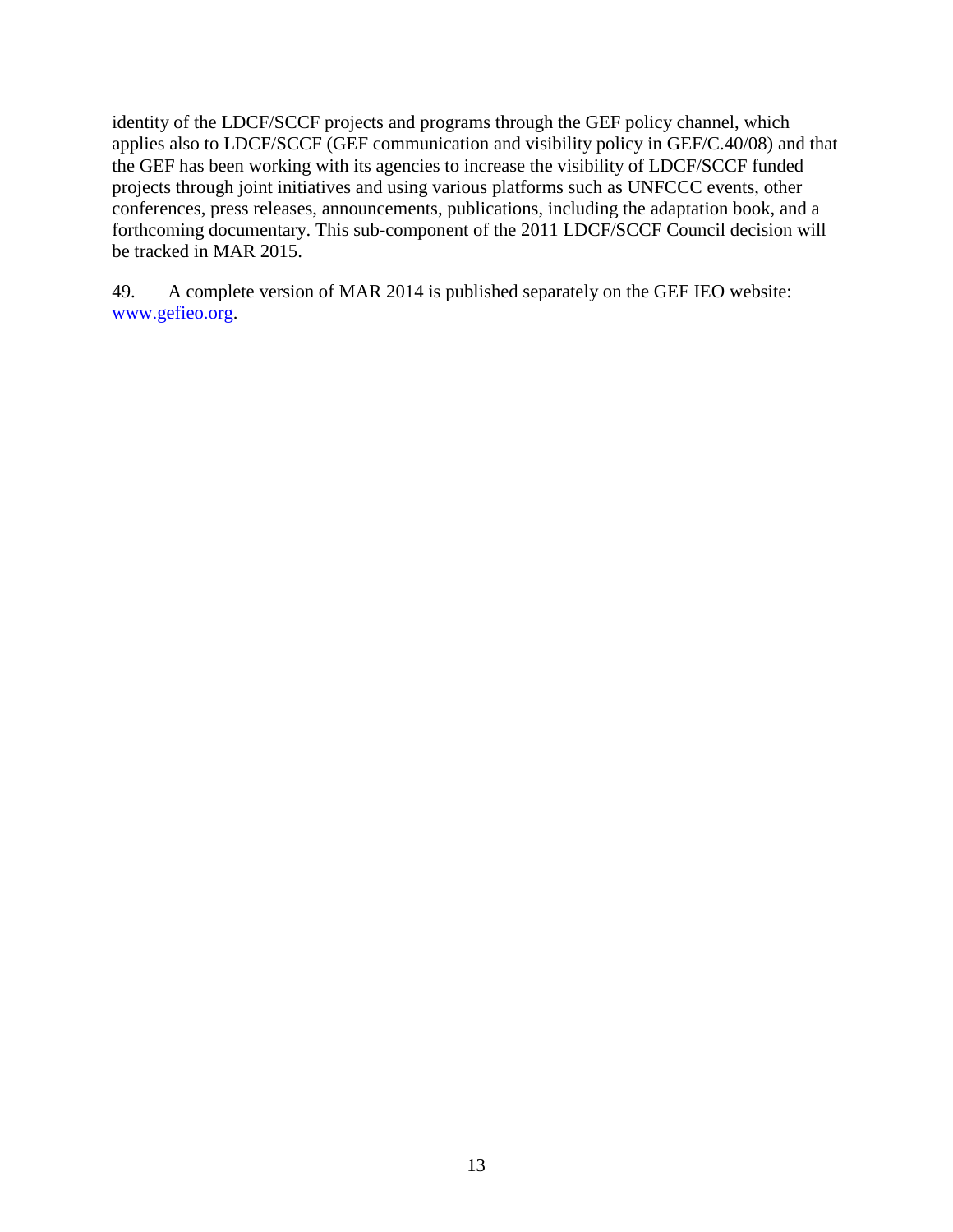#### <span id="page-17-0"></span>**ANNEX A: TERMINAL EVALUATION REPORT REVIEW GUIDELINES**

1. The assessments in the terminal evaluation reviews will be based largely on the information presented in the terminal evaluation report. If insufficient information is presented in a terminal evaluation report to assess a specific issue such as, for example, quality of the project's monitoring and evaluation system or a specific aspect of sustainability, then the preparer of the terminal evaluation reviews will briefly indicate so in that section and elaborate more if appropriate in the section of the review that addresses quality of report. If the review's preparer possesses other first-hand information such as, for example, from a field visit to the project, and this information is relevant to the terminal evaluation reviews, then it should be included in the reviews only under the heading "Additional independent information available to the reviewer." The preparer of the terminal evaluation review will take into account all the independent relevant information when verifying ratings.

#### <span id="page-17-1"></span>**A.1 Criteria for Outcome Ratings**

 $\overline{a}$ 

2. Based on the information provided in the terminal evaluation report, the terminal evaluation review will make an assessment of the extent to which the project's major relevant objectives were achieved or are expected to be achieved6, relevance of the project results, and the project's cost-effectiveness. The ratings on the outcomes of the project will be based on performance on the following criteria:<sup>7</sup>

- (a) **Relevance**. Were project outcomes consistent with the focal area/operational program strategies and country priorities? Explain.
- (b) **Effectiveness**. Are project outcomes commensurate with the expected outcomes (as described in the project document) and the problems the project was intended to address (that is, the original or modified project objectives)?
- (c) **Efficiency**. Include an assessment of outcomes and impacts in relation to inputs, costs, and implementation times based on the following questions: Was the project cost-effective? How does the project's cost/time versus outcomes equation compare to that of similar projects? Was the project implementation delayed due to any bureaucratic, administrative, or political problems and did that affect costeffectiveness?

3. An overall rating will be provided according to the achievement and shortcomings in the three criteria ranging from highly satisfactory, satisfactory, moderately satisfactory, moderately unsatisfactory, unsatisfactory, highly unsatisfactory, and unable to assess.

<sup>6</sup> *Objectives* are the intended physical, financial, institutional, social, environmental, or other development results to which a project or program is expected to contribute (OECD DAC 2010).

<sup>7</sup> *Outcomes* are the likely or achieved short-term and medium-term effects of an intervention's outputs. Outputs are the products, capital goods, and services that result from a development intervention; these may also include changes resulting from the intervention that are relevant to the achievement of outcomes (OECD DAC 2010). For the GEF, environmental outcomes are the main focus.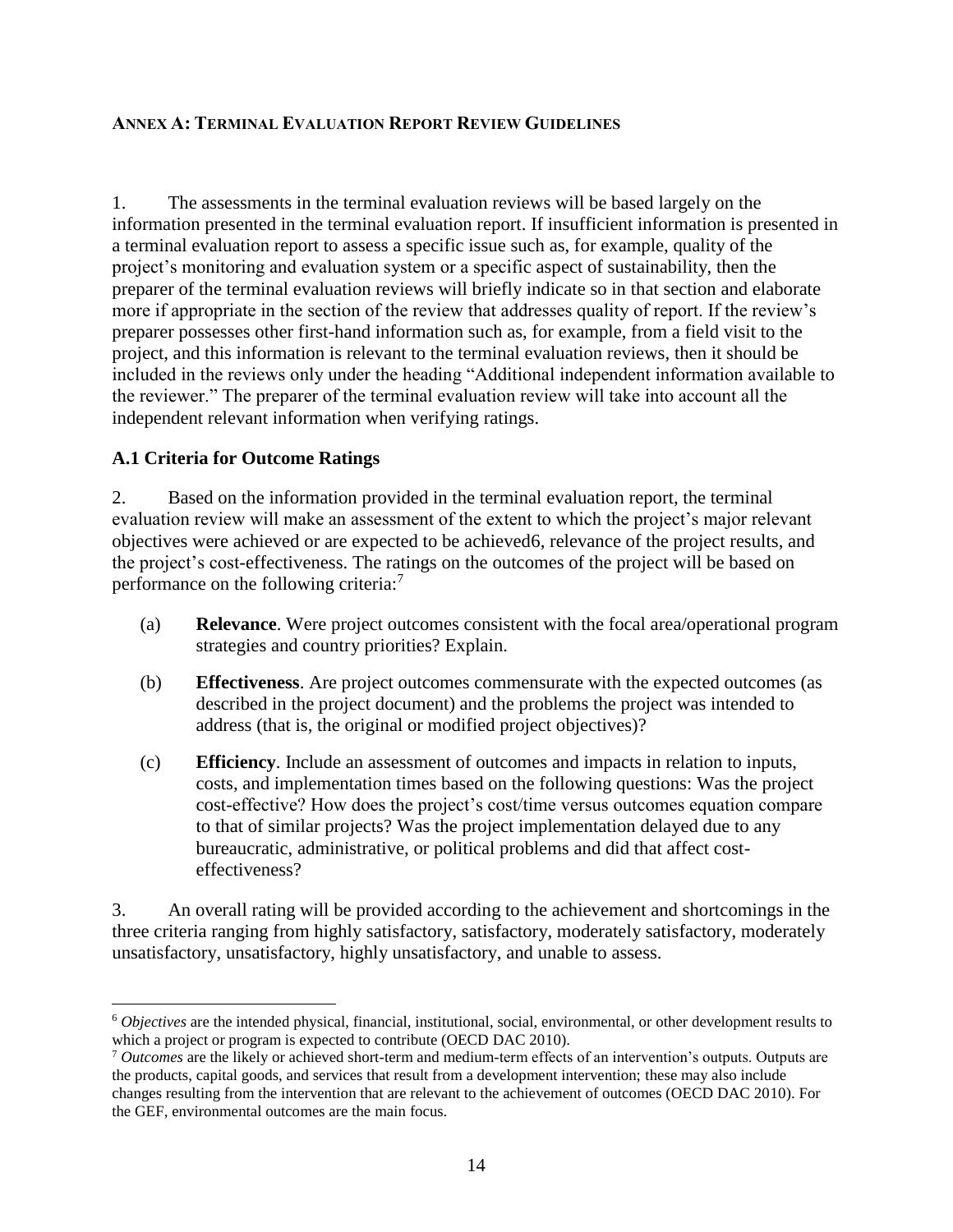4. The reviewer of the terminal evaluation will provide a rating under each of the three criteria (relevance, effectiveness, and efficiency). Relevance of outcomes will be rated on a binary scale: a 'satisfactory' or an 'unsatisfactory' rating will be provided. If an 'unsatisfactory' rating has been provided on this criterion, the overall outcome achievement rating may not be higher than "unsatisfactory". Effectiveness and Efficiency will be rated as following:

- (a) **Highly satisfactory**. The project had no shortcomings.
- (b) **Satisfactory**. The project had minor shortcomings.
- (c) **Moderately satisfactory**. The project had moderate shortcomings.
- (d) **Moderately unsatisfactory**. The project had noticeable shortcomings.
- (e) **Unsatisfactory**. The project had major shortcomings.
- (f) **Highly unsatisfactory**. The project had severe shortcomings.
- (g) **Unable to assess**. The reviewer was unable to assess outcomes on this dimension.

5. The calculation of the overall outcomes score of projects will consider all three criteria, of which relevance criterion will be applied first - the overall outcome achievement rating may not be higher than "unsatisfactory". The second constraint that is applied is that the overall outcome achievement rating may not be higher than the "effectiveness" rating. The third constraint that is applied is that the overall rating may not be higher than the average score of effectiveness and efficiency criteria calculated using the following formula:

$$
Outcomes = (b + c) \div 2
$$

6. In case the average score is lower than the score obtained after application of the first two constraints, then the average score will be the overall score. The score will then be converted into an overall rating with mid values being rounded up upwards.

# <span id="page-18-0"></span>**A.2 Impacts**

7. Has the project achieved impacts, or is it likely that outcomes will lead to the expected impacts? Impacts will be understood to include positive and negative, primary and secondary long-term effects produced by a development intervention. They could be produced directly or indirectly and could be intended or unintended. The terminal evaluation review's preparer will take note of any mention of impacts, especially global environmental benefits, in the terminal evaluation report including the likelihood that the project outcomes will contribute to their achievement. Negative impacts mentioned in the terminal evaluation report should be noted and recorded in section 2 of the terminal evaluation reviews template in the subsection on "Issues that require follow-up." Although project impacts will be described, they will not be rated.

# <span id="page-18-1"></span>**A.3 Criteria for Sustainability Ratings**

Sustainability will be understood as the likelihood of continuation of project benefits after completion of project implementation (GEF 2000). To assess sustainability, the terminal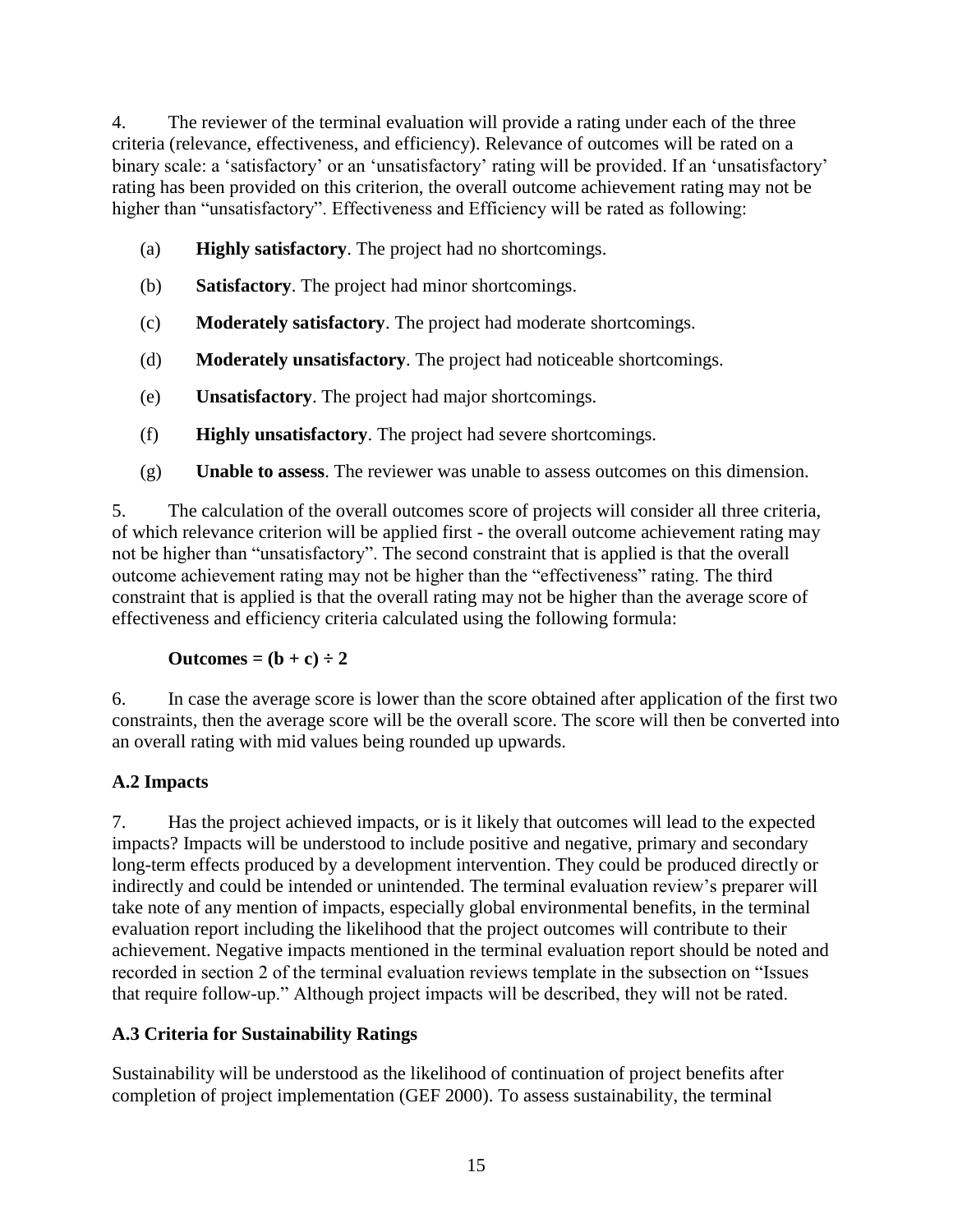evaluation reviewer will identify and assess the key risks that could undermine continuation of benefits at the time of the evaluation. Some of these risks might include the absence of or inadequate financial resources, an enabling legal framework, commitment from key stakeholders, and enabling economy. The following four types of risk factors will be assessed by the terminal evaluation reviewer to rate the likelihood of sustainability of project outcomes: financial, sociopolitical, institutional frameworks and governance, and environmental.

- 8. The following questions provide guidance to assess if the factors are met:
	- (a) **Financial resources**. What is the likelihood that financial resources will be available to continue the activities that result in the continuation of benefits (income-generating activities, and trends that may indicate that it is likely that in future there will be adequate financial resources for sustaining project outcomes)?
	- (b) **Sociopolitical**. Are there any social or political risks that can undermine the longevity of project outcomes? What is the risk that the level of stakeholder ownership is insufficient to allow for project outcomes/benefits to be sustained? Do the various key stakeholders see in their interest that the project benefits continue to flow? Is there sufficient public/stakeholder awareness in support of the long-term objectives of the project?
	- (c) **Institutional framework and governance**. Do the legal frameworks, policies, and governance structures and processes pose any threat to the continuation of project benefits? While assessing this parameter, consider if the required systems for accountability and transparency, and the required technical know-how, are in place.
	- (d) **Environmental**. Are there any environmental risks that can undermine the future flow of project environmental benefits? The terminal evaluation should assess whether certain activities in the project area will pose a threat to the sustainability of project outcomes. For example, construction of dam in a protected area could inundate a sizable area and thereby neutralize the biodiversity-related gains made by the project.

9. The reviewer will provide a rating under each of the four criteria (financial resources, sociopolitical, institutional, and environmental) as follows:

- (a) **Likely**. There are no risks affecting that criterion of sustainability.
- (b) **Moderately likely**. There are moderate risks that affect that criterion of sustainability.
- (c) **Moderately unlikely**. There are significant risks that affect that criterion of sustainability.
- (d) **Unlikely**. There are severe risks affecting that criterion of sustainability.
- (e) **Unable to assess**. Unable to assess risk on this dimension.
- (f) **Not applicable**. This dimension is not applicable to the project.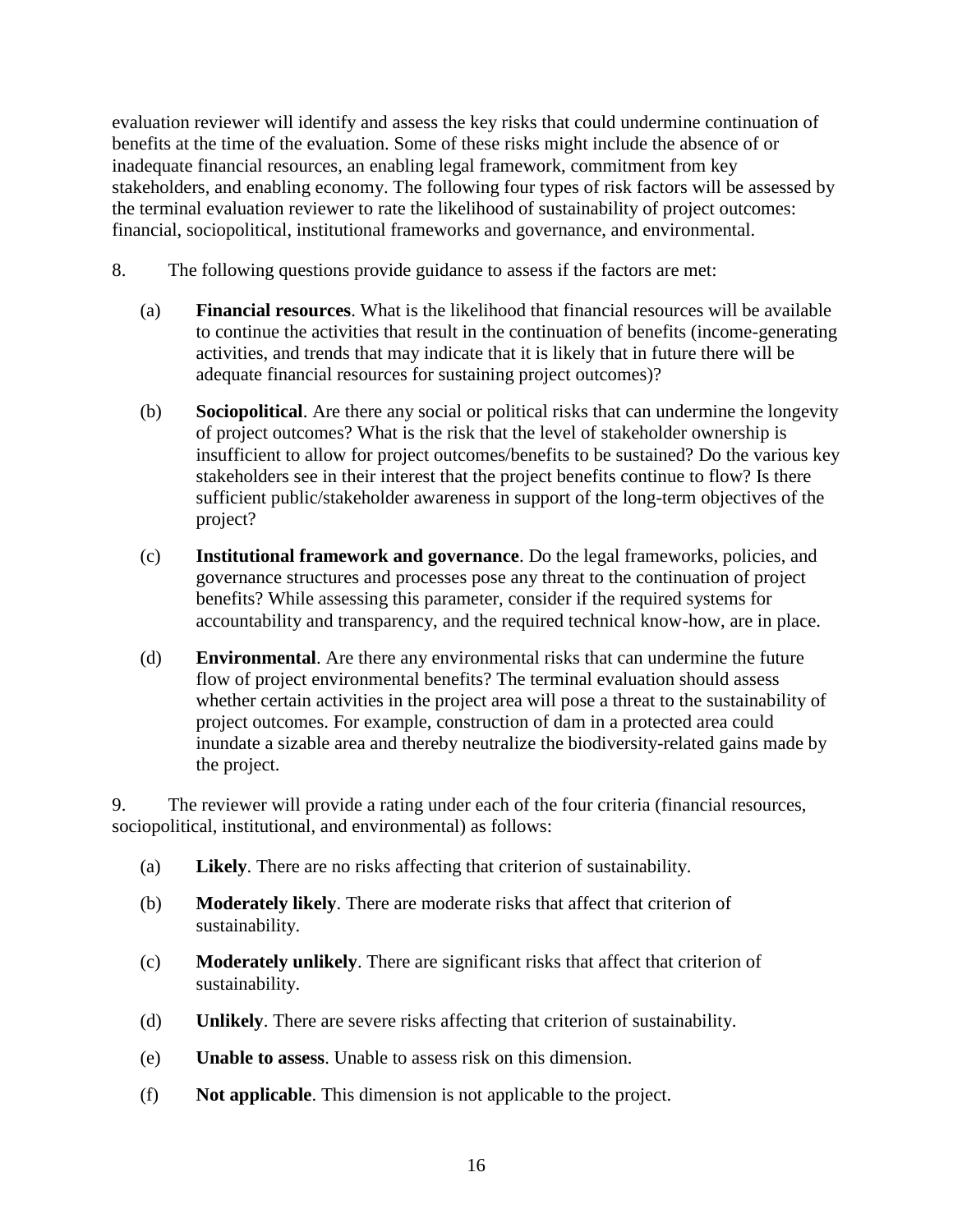10. A number rating 1–4 will be provided in each category according to the achievement and shortcomings with likely = 4, moderately likely = 3, moderately unlikely = 2, unlikely = 1, and not applicable= 0. A rating of unable to assess will be used if the reviewer is unable to assess any aspect of sustainability. In such instances, it may not be possible to assess the overall sustainability.

11. All the risk dimensions of sustainability are critical. Therefore, the overall rating will not be higher than the rating of the dimension with the lowest rating. For example, if the project has an unlikely rating in either of the dimensions, then its overall rating cannot be higher than unlikely, regardless of whether higher ratings in other dimensions of sustainability produce a higher average

# <span id="page-20-0"></span>**A.4 Criteria for Assessment of Quality of Project M&E Systems**

12. GEF projects are required to develop M&E plans by the time of work program inclusion, to appropriately budget M&E plans, and to fully carry out the M&E plan during implementation. Project managers are also expected to use the information generated by the M&E system during project implementation to improve and adapt the project to changing situations. Given the longterm nature of many GEF projects, projects are also encouraged to include long-term monitoring plans that measure results (such as environmental results) after project completion. Terminal evaluation reviews will include an assessment of the achievement and shortcomings of M&E systems.

- (a) **M&E design**. Project should have a sound M&E plan to monitor results and track progress in achieving project objectives. An M&E plan should include a baseline (including data, methodology, and so on), SMART (specific, measurable, achievable, realistic, and timely) indicators and data analysis systems, and evaluation studies at specific times to assess results. The time frame for various M&E activities and standards for outputs should have been specified. Questions to guide this assessment include: In retrospect, was the M&E plan at entry practicable and sufficient (sufficient and practical indicators identified; timely baseline; targets created; effective use of data collection; analysis systems including studies and reports; practical organization and logistics in terms of what, who, and when for M&E activities)?
- (b) **M&E plan implementation**. The M&E system was in place and allowed the timely tracking of results and progress toward project objectives throughout the project. Annual project reports were complete, accurate, and with well-justified ratings. The information provided by the M&E system was used to improve and adapt project performance. An M&E system should be in place with proper training for parties responsible for M&E activities to ensure that data will continue to be collected and used after project closure. Question to guide this assessment include: Did the project M&E system operate throughout the project? How was M&E information used during the project? Did it allow for tracking of progress toward project objectives? Did the project provide proper training for parties responsible for M&E activities to ensure data will continue to be collected and used after project closure?